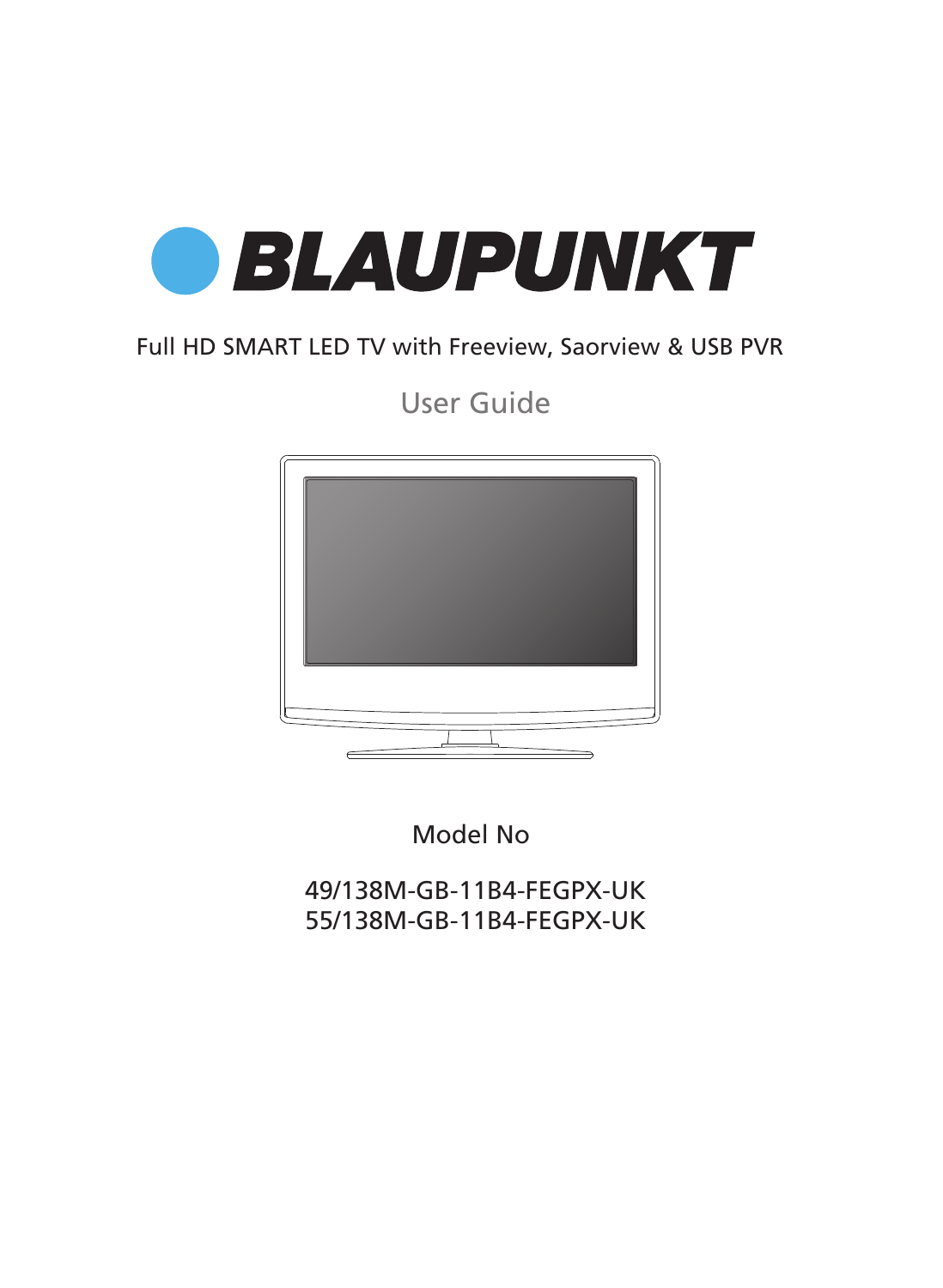## **Important safety instruction**





### **Please read these instructions. All the safety and operating instructions should be read before the appliance is operated.**

### **Warnings**

• Television sets with 40" screens or more must be lifted and carried by at least 2 people.

• This television does not contain any parts that are serviceable by the user. In case of a fault, contact the manufacturer or authorised service department. Exposing the internal parts inside the TV may endanger your life. The manufacturers guarantee does not extend to faults caused by repairs carried out by unauthorised third parties.



To prevent spread of fire, keep candles or other open flames away from this product at all times

• Do not use TV set immediately after unpacking. Wait until TV warms up to the room temperature before using it.

• To reduce the risk of fire, electric shock or damage to the TV, do not expose it to dust, rain or moisture. Never expose the TV to dripping or splashing and do not place objects filled with liquids on or near the TV.

• Do not connect any external devices (DVD player, games console etc) when the TV is switched on. Disconnect both the TV and device from the mains before connecting. Only switch appliances on when the connection process is complete.

Do not place the television in a confined space and do not obstruct the ventilation openings at the rear of the television.

• When installing on a wall, ensure the TV is at least 5cm from the wall for ventilation.

• Always ensure that the TV's ventilation openings are not covered with items such as newspapers, tablecloths, curtains, etc.

Dispose of this television and any components including batteries in an environmentally friendly manner. If in doubt, please contact your local authority for details of recycling.

• Ensure this TV is used in moderate climates only.

In case of electrostatic discharge (ESD) the TV may display incorrect functions. In such case, switch the TV off and switch the TV back on. The TV will work normally.

#### **WARNING: Never place a television set on an unstable location. A television set may fall, causing serious personal injury or death. Many injuries, particularly to children, can be avoided by taking simple precautions such as:**

Use cabinets or stands recommended by the manufacturer of the television set.

• Only use furniture that can safely support the television set.

Ensure the television set is not overhanging the edge of the supporting furniture.

• Do not place the television set on tall furniture (for example, cupboards or bookcases) without anchoring both the furniture and the television set to a suitable support.

Do not place the television set on cloth or other materials that may be located between the television set and supporting furniture.

• Please educate children about the dangers of climbing on furniture to reach the television set or its controls.

• If your existing television set is being retained and relocated, the same considerations as above should be applied.

### **Safety**

• For your safety, this appliance is fitted with a fused 3 pin mains plug. Should the fuse need to be replaced, ensure that any replacement is of the same amperage and approved with the BSI mark.

• Never try and replace the mains plug unless you have adequate qualifications and are legally authorised to do so. In the event that a replacement mains cable is required, contact the manufacturer for a suitable replacement.

• Never use the television if it is damaged in any way.

Always place the television on a flat level surface avoiding anywhere which may be subject to strong vibration.

The ideal distance to watch the television is approximately five times the length of the diagonal measurements of the TV screen.

Ensure the television is not placed on top of the power cable as the weight of the television may damage the cable and cause a safety hazard.

• Never place mobile phones, speakers or any other device which may cause magnetic or radio interference, near the television. If interference is apparent, move the device causing the interference away from the television.

• To disconnect the set from the mains, remove the mains plug from the socket.

• Ensure that the mains plug is always easily accessible.

#### **WARNING: Excessive noise when using earphones and headphones can cause loss of hearing.**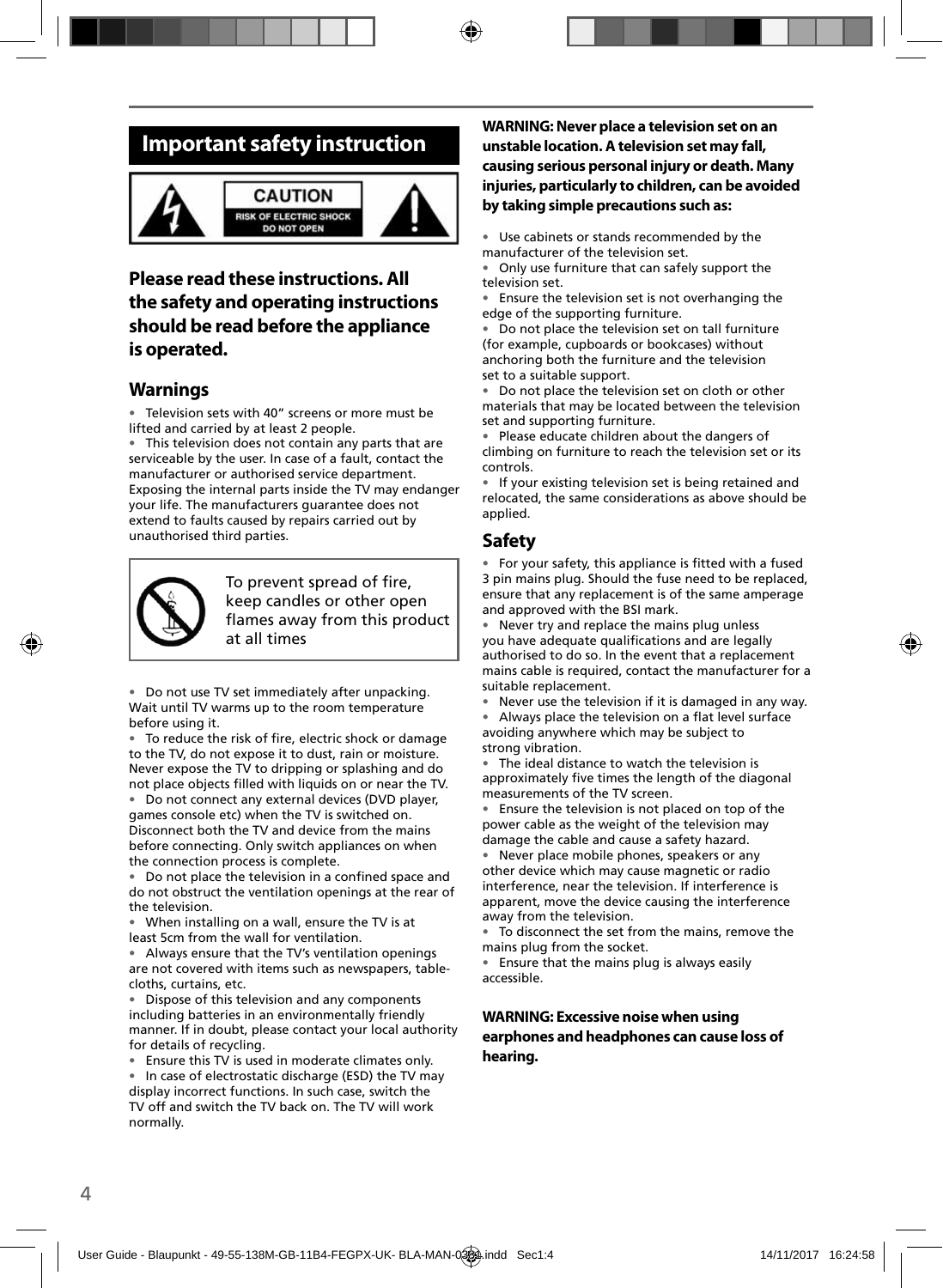## **Important safety instruction**



### **Maintenance**

• To clean your TV, wipe with a soft, dry cloth. If the surfaces are extremely dirty, use a soft cloth dipped in a soap and water solution or a weak detergent solution.

• Never use alcohol, paint thinner or benzene to clean this unit.

• Before using a chemically treated cloth, read the instructions that came with the cloth carefully.

#### **CAUTION: If water or other liquid enters the television through the display panel surface, a malfunction may occur.**



### **Packaging**

• The safest way to transport your item is in the original box/packaging - please save your packaging for this.

• You will need the original box/packaging in the event of warranty/service repair or support. We are unable to carry out warranty/service if you are unable to package the item correctly.

#### **Important information regarding use of video**  games, computers, captions or other fixed image **displays**

The extended use of fixed image program material can cause a permanent "shadow image" on the LCD/LED panel, also known as "screen burn".

This "shadow image" can appear in the background during normal viewing. This type of irreversible LCD/ LED panel deterioration can be limited by observing the following steps:

1. Reduce the brightness/contrast setting to a minimum suitable viewing level.

2. Do not display the fixed image for extended periods of time.

3. Turn the power off when not in use.

Examples of images that are more likely to cause "screen burn" are as follows (this is not an exhaustive list):

• TV channel logos: e.g. shopping channel logos and pricing displays - especially if they are bright and stationary. Moving or low-contrast graphics are less likely to cause ageing of the screen.

- Time displays.
- Teletext: Do not view a stationary page for a long period of time
- TV/DVD menus: e.g. listings of DVD disc content.

• Pause mode: Do not leave the TV in pause mode for long periods of time, e.g. when watching DVDs or videos.

**Important: Once 'shadow image/screen burn' occurs, it will never disappear and is not repairable under warranty.**

### **How do I dispose of this product?**

**UK:** Waste electrical products should not be disposed of with household waste. Please dispose of the product at a designated collection point for recycling of WEEE. For your nearest facilities, please see www.recycle-more.co.uk or in store for details.



**ROI:** Waste electrical products should not be disposed of with household waste. Separate disposal facilities exist. Check with your local authority or retailer for recycling advice.



### **Batteries**

• Do not expose batteries to high temperatures, excessive heat, prolonged sunshine or fire as this may cause leakage, explosion or ignition.

Observe the correct polarity when inserting batteries. • Do not use different types of batteries together or

mix old and new batteries. • Dispose of batteries in an environmentally

friendly way.

• Certain regions may regulate the disposal of batteries. Please consult your local authority.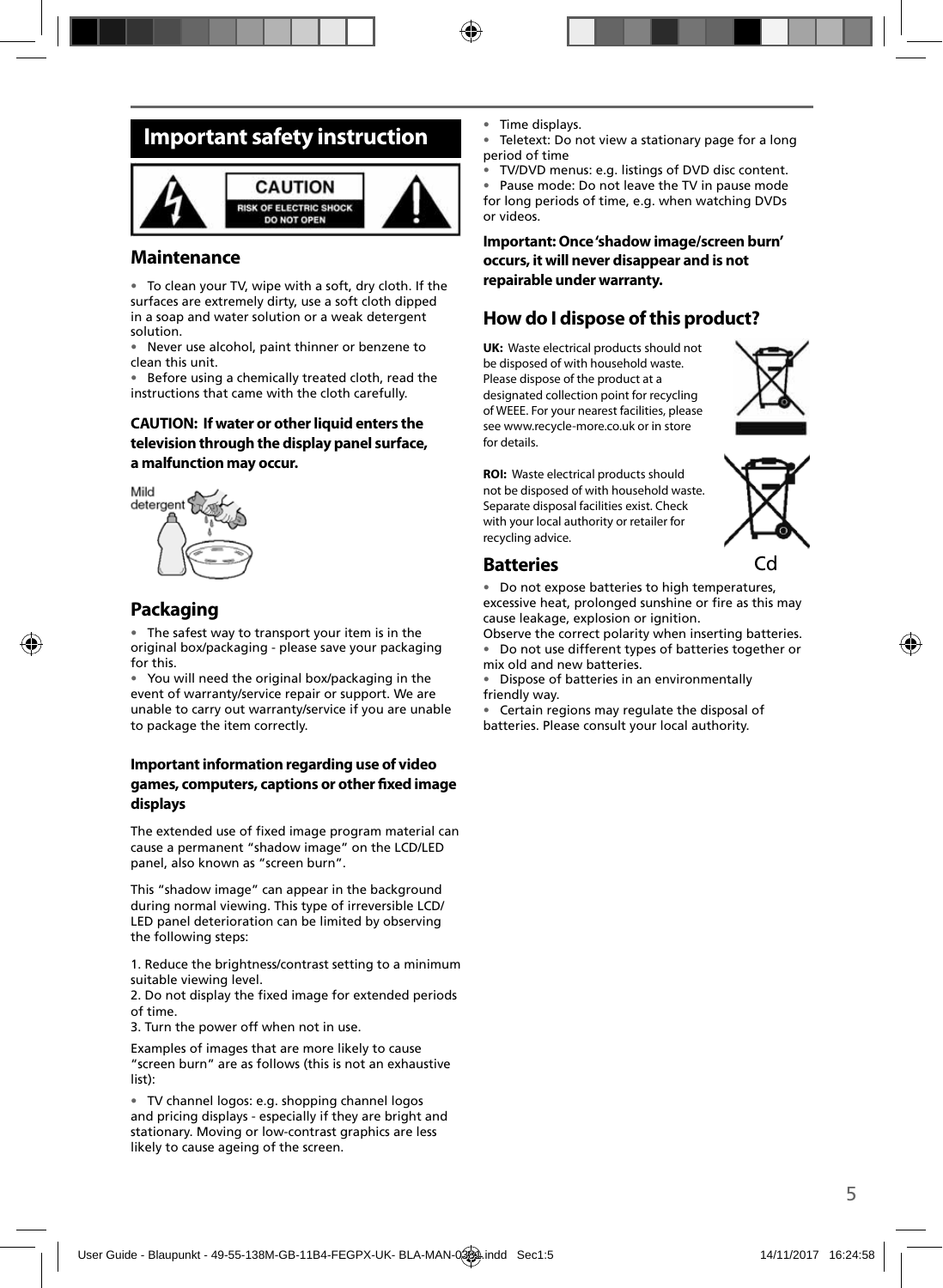### **Trademarks**

### HOMI

The terms HDMI and HDMI High-Definition Multimedia Interface, and the HDMI Logo are trademarks or registered trademarks of HDMI Licensing, LLC in the United States and other countries.

#### **HDTV**

The "HD TV" Logo is a trademark of DIGITALEUROPE.

#### **HDTV 1080p**

The "HD TV 1080p" Logo is a trademark of DIGITALEUROPE.

#### **DVB**

The DVB logo is the registered trademark of the Digital Video Broadcasting (DVB) project.



**DOLBY**<br>AUDIO

Manufactured under license from Dolby Laboratories. Dolby, Dolby Audio and the double-D symbol are trademarks of Dolby Laboratories.



The "CI plus" Logo is a trademark of CI Plus LLP.



JBL is trademark of HARMAN International Industries, Incorporated, registered in the United States and/or other countries.

#### **Youtube**

YouTube and the YouTube logo are trademarks of Google Inc.

#### **FREEVIEW HD**

The FREEVIEW HD words and logos are trade marks of DTV Services LTD. © DTV Services Ltd.

#### **SAORVIEW**

SAORVIEW is a registered trademark owned by RTÉ.

#### **Miracast**

Wi-Fi CERTIFIED Miracast and Miracast are trademarks of Wi-Fi Alliance.

#### **DLNA**

DLNA, the DLNA Logo and DLNA CERTIFIED are trademarks, service marks, or certification marks of the Digital Living Network Alliance.



For DTS patents, see http://patents.dts.com. Manufactured under license from DTS Licensing Limited. DTS, the Symbol, & DTS and the Symbol together are registered trademarks. DTS TruSurround is a trademark of DTS, Inc. © DTS, Inc. All Rights Reserved.

#### **CE Statement:**

Hereby, Universal Media Corporation l.t.d. declares that this LED TV is in compliance with the essential requirements and other relevant provisions of RED Directive 2014/53/EU.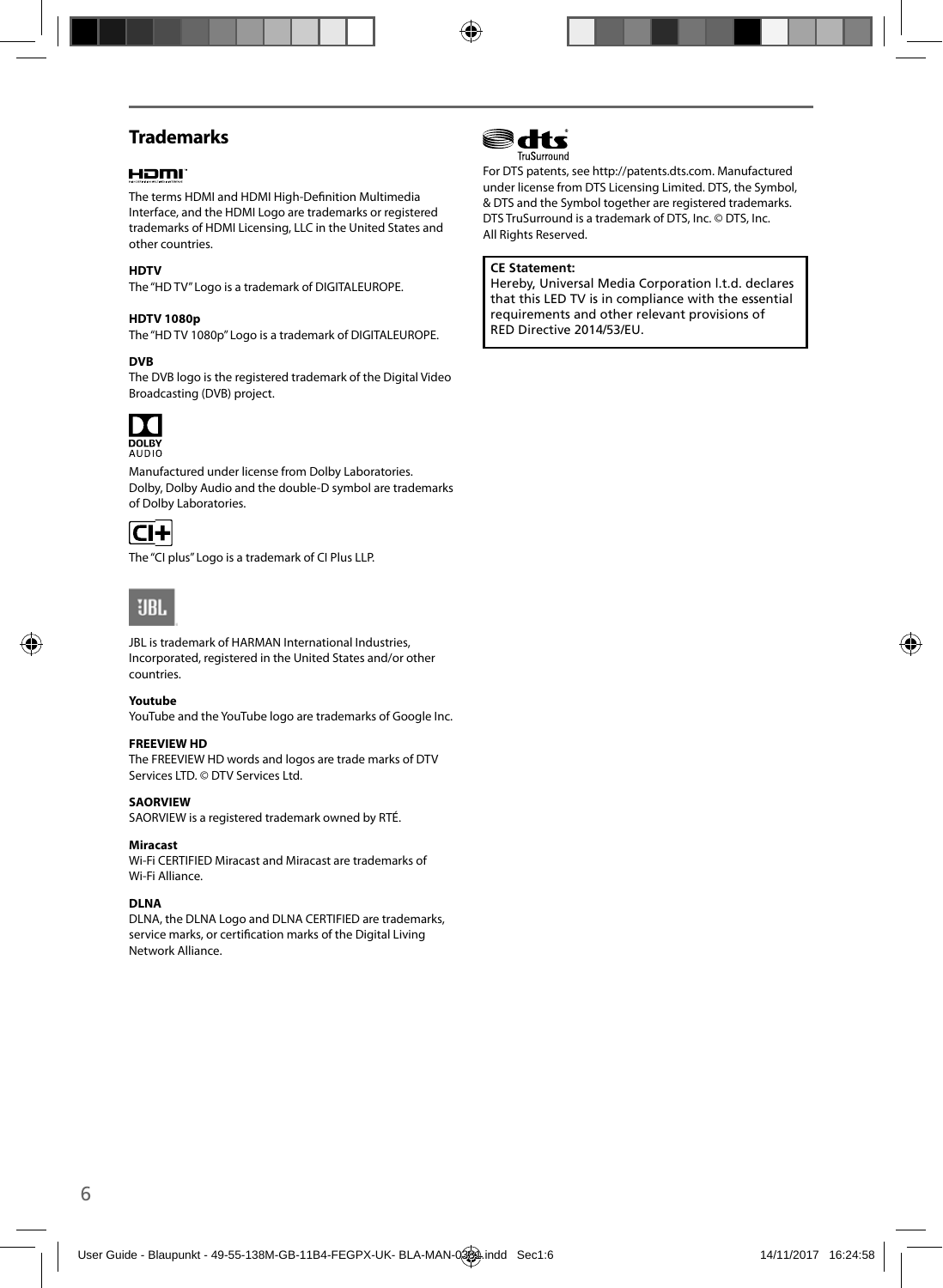## **CONTENTS**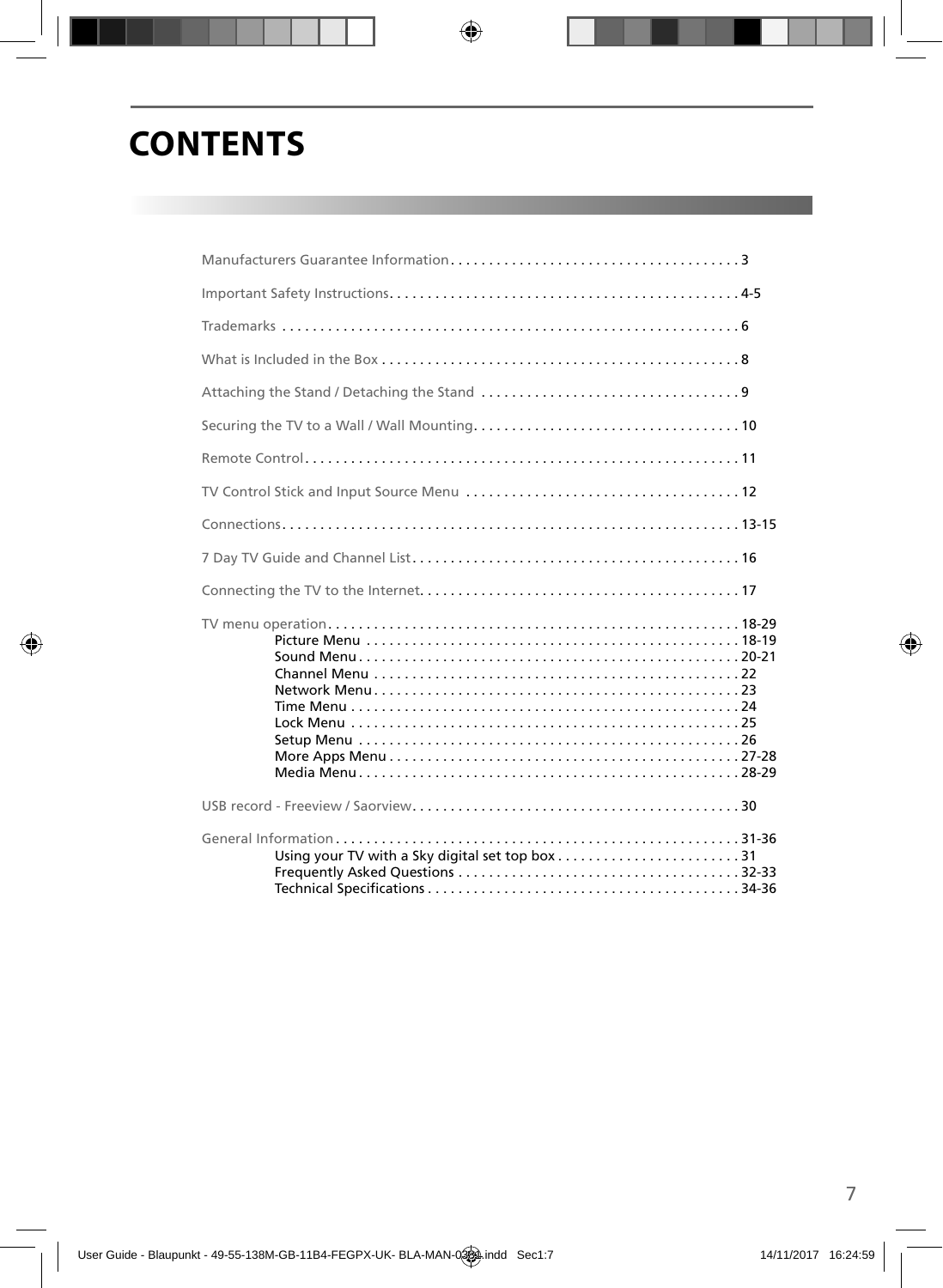# **WHAT IS INCLUDED IN THE BOX**

Accessories

Included with this TV are the following accessories

#### 1 x User Guide



#### 1 x Quick Start Guide



#### $1 \times TV$



1 x RF Cable



#### 1 x Remote Control and 2 x AAA Batteries



1 x Mini Component / YPbPr



1 x Mini AV / Composite cable



1 x Stand installation pack

**4 x 2 x**

Please save your box/packaging as you will need this in the event of warranty/service repair or support. We are unable to carry out warranty/service if you are unable to package it correctly. The safest way to package your item in the event of warranty/service repair is in it's original box/packaging.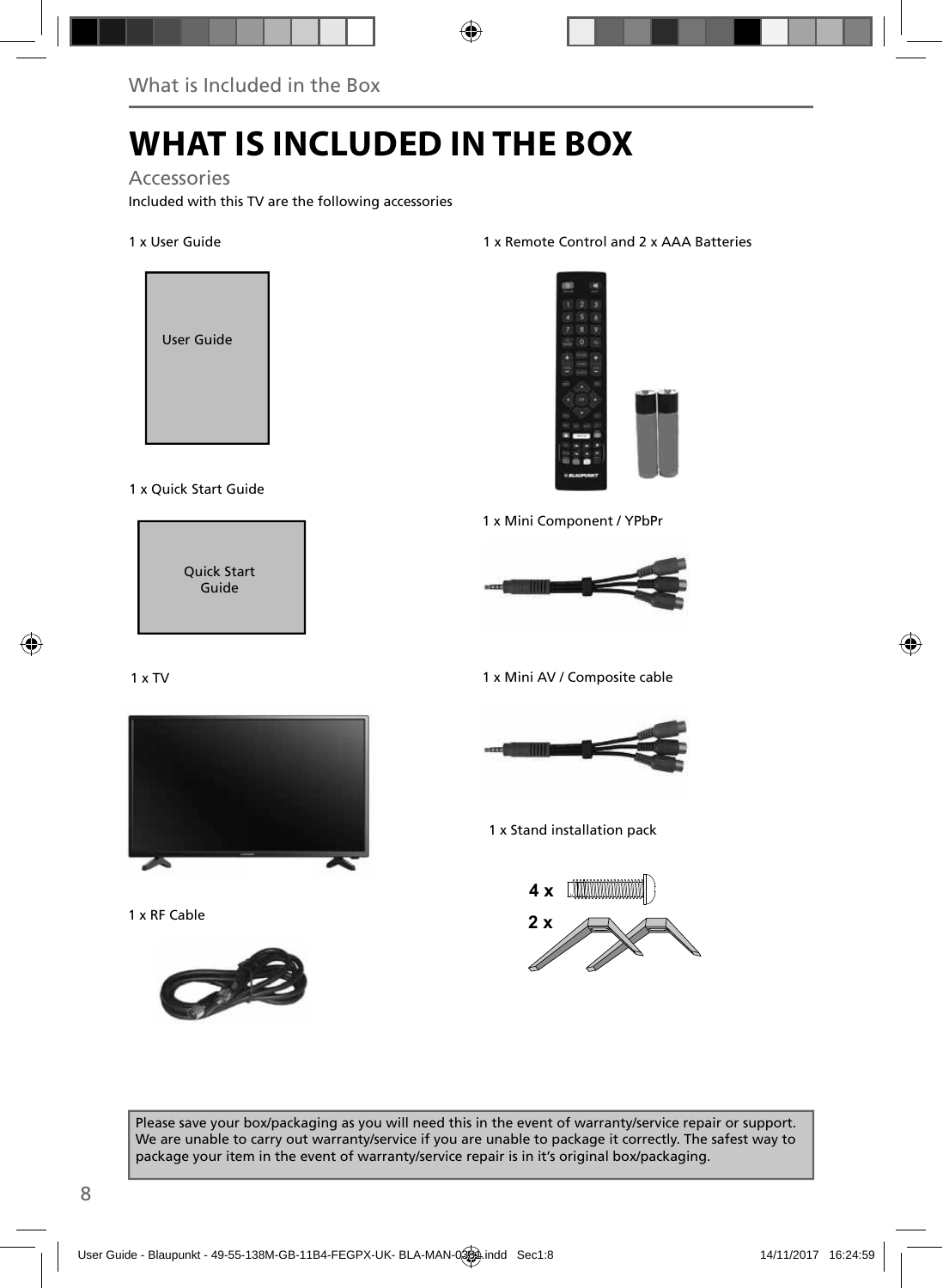# **ATTACHING THE STAND**

Attaching the stand feet

Screws that are included. To complete the stand feet installation you will require a cross head screw driver.

## **4 x**



Detaching the stand

Remove the screws highlighted then remove the stand feet from the underside of the TV set.

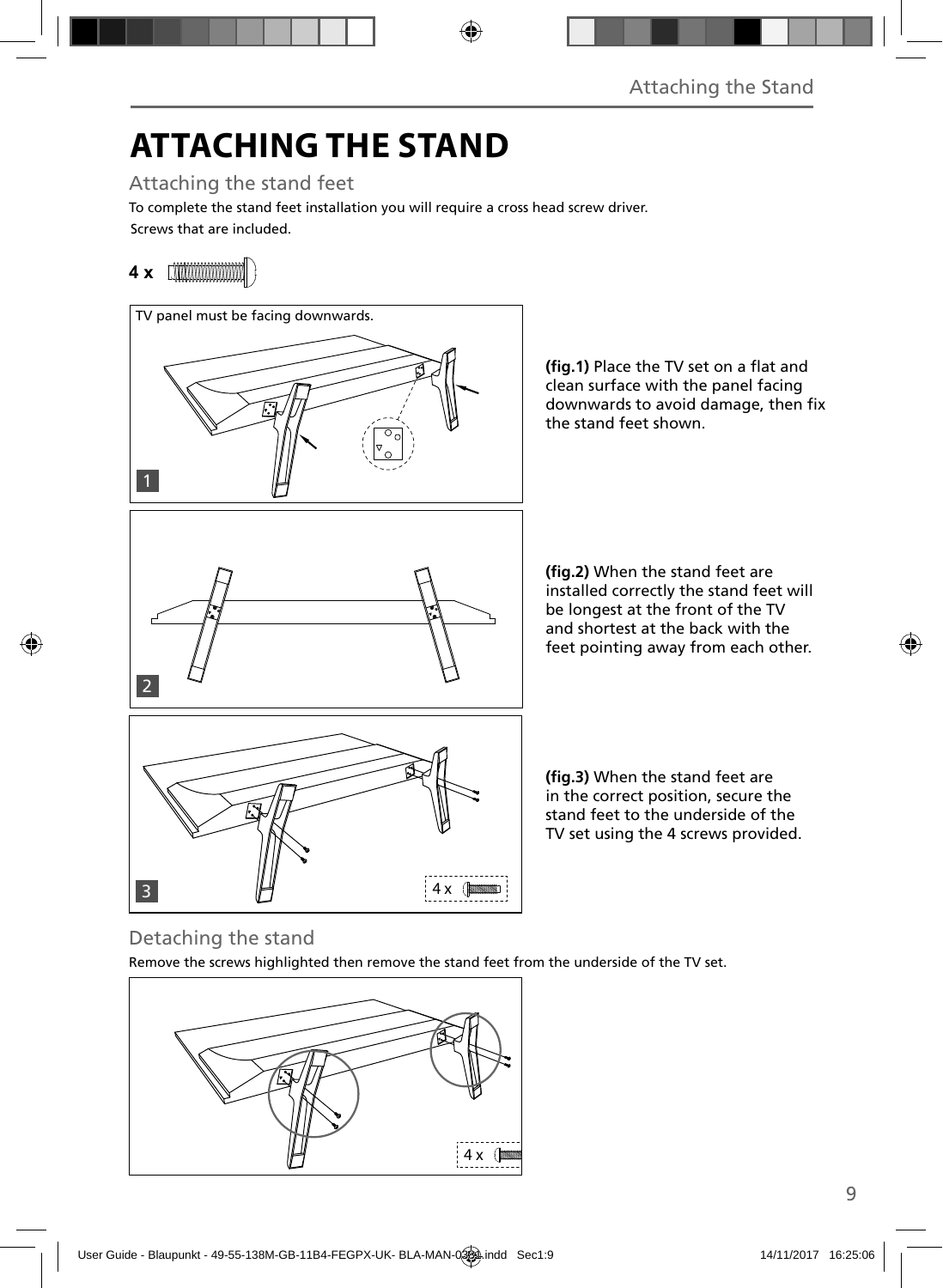## **SECURING THE TV TO A WALL**

### Securing the TV to a wall with anti-tip straps

For maximum security in the home when using a TV with its stand anti-tip straps should be fitted. These are available from supermarket websites and other websites and are an easy, inexpensive and effective way of ensuring your TV stays safely upright. Straps are designed to be attached to the rear of the TV and then tethered to the wall or the furniture the TV is stood on.

#### Note - Please ensure that children do not climb on the TV set.

**A)** Using one or both of the top wall-mounting holes and screws (the screws are already supplied in the wall mounting holes) fasten one end of the fastening cord/s to the TV.



**B)** Secure the other end of the fastening cord/s to your wall. (you will need screws/fixings suitable for your wall type - available separately from most DIY stores).



The Royal Society for the Prevention of Accidents is urging people to take care with flat-screen televisions. RoSPA stated in 2010 that "Toddlers are particularly at risk of pulling flat-screen televisions on to themselves. They are unsteady on their feet and are attracted by colourful television images." The risk is increased as televisions become lighter.

### Wall Mounting

IMPORTANT - Before drilling any holes in the wall ensure you are not drilling where there could be any electrical wires, water or gas pipes.



1) Remove the four screws highlighted that are supplied in the wall mounting holes.

2) The wall mount can now be easily attached to the mounting holes on the rear of the TV.

For VESA wall mounting information please refer to the Technical Specification page.

For optimum viewing, if wall mounting the TV higher than eye level, the TV should be tilted downwards so that the TV's screen is 'face on'. See fig 1 and 2.



Important – If wall mounting this TV, only use the screws already provided in the wall mounting holes. Using other screws which are longer could cause irreparable damage to internal parts. When using a wall bracket, please ensure the screws in the back of the TV set are not over tightened.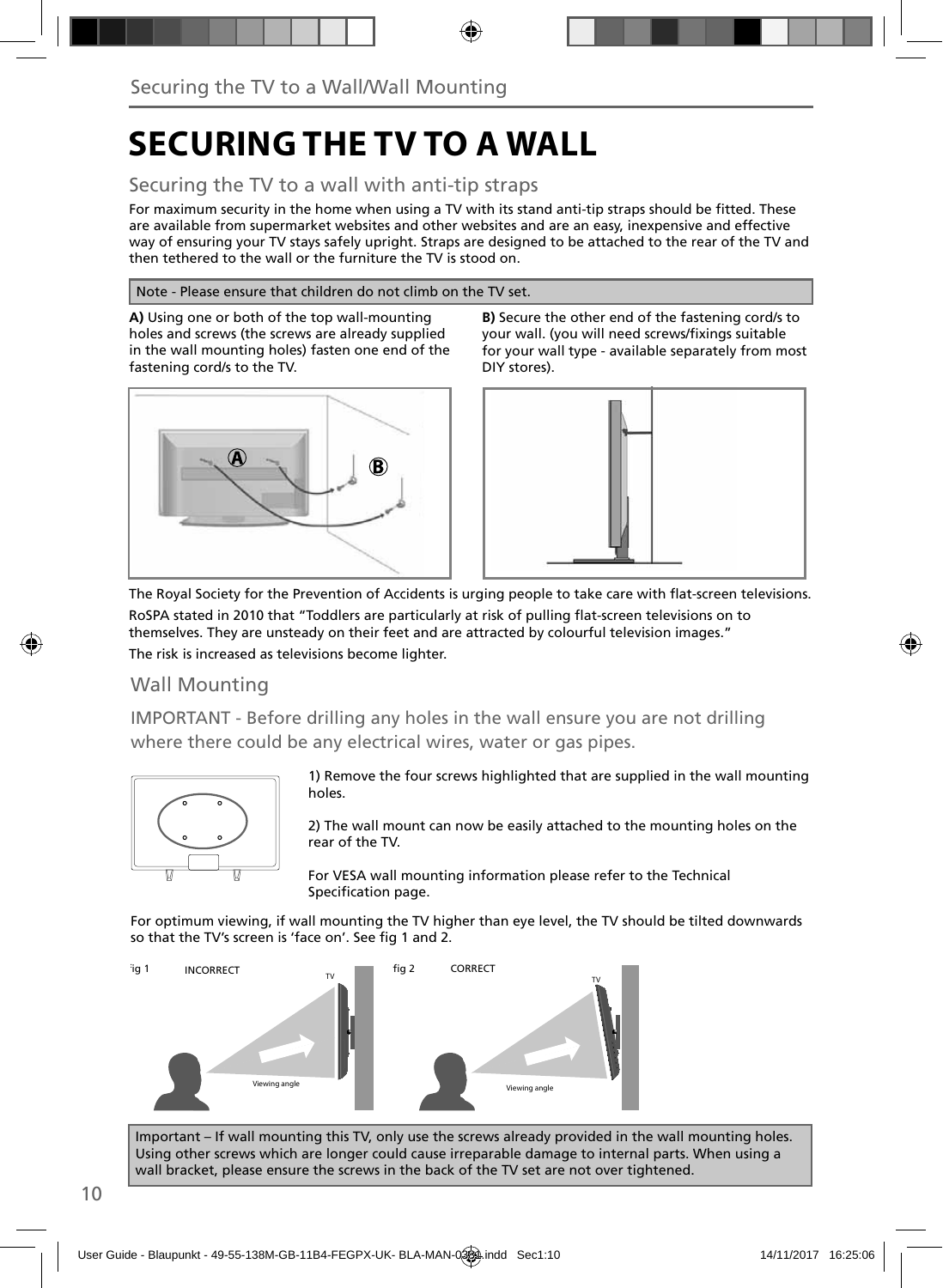## **REMOTE CONTROL**

| Key    |                                                                                                                                          |                |                                       |                |            |
|--------|------------------------------------------------------------------------------------------------------------------------------------------|----------------|---------------------------------------|----------------|------------|
| (ം)    | For models with integrated DVD players.                                                                                                  |                |                                       |                |            |
| D      | For models with PVR Function.                                                                                                            |                |                                       |                |            |
| $\Box$ | For models with USB Playback.                                                                                                            |                |                                       |                |            |
| A      | For models with 3D functions.                                                                                                            |                | ഄ                                     |                | 唿          |
|        |                                                                                                                                          |                | ON/OFF                                |                | MUTE       |
|        | ON/OFF - Switch on the TV when in standby or vice versa.                                                                                 |                |                                       |                |            |
|        | <b>MUTE</b> - Mute the sound or vice versa.                                                                                              |                |                                       |                |            |
|        |                                                                                                                                          | $\overline{2}$ |                                       | 2              | 3          |
|        | NUMBER BUTTONS - 0-9 to select a TV channel directly.                                                                                    |                |                                       |                |            |
|        | TV GUIDE - Opens the 7 day TV guide (digital TV mode).                                                                                   |                |                                       | 5              |            |
|        | $\mathbb{C}$ - To return to the previous channel viewed.                                                                                 |                | 4                                     |                | 6          |
|        |                                                                                                                                          |                |                                       |                |            |
|        | VOL $(+/-)$ - To increase/decrease the sound level.                                                                                      |                |                                       | 8              | 9          |
|        | PICTURE - Scrolls through picture mode options.                                                                                          |                |                                       |                |            |
|        | <b>SOUND-</b> Scrolls through sound mode options.                                                                                        |                |                                       |                |            |
|        | <b>SOURCE</b> - To display the input/source menu.                                                                                        |                | <b>TV</b><br><b>GUIDE</b>             |                | ¢          |
|        | $CH (+/-)$ - To increase or decrease the channel being watched.                                                                          |                |                                       |                |            |
|        | MENU - To display OSD menu.<br><b>EXIT</b> - To exit all menus.                                                                          |                |                                       |                |            |
|        | (A/V/4/D/OK) - Allows you to navigate the on-screen menus and adjust                                                                     | 3              |                                       | <b>PICTURE</b> |            |
|        | the system settings to your preference.                                                                                                  |                |                                       |                |            |
|        | <b>BACK</b> - To go back a previous step.                                                                                                |                | VOL                                   | SOUND          |            |
|        | FAV - To display favourites menu.                                                                                                        |                |                                       | SOURCE         | CН         |
|        |                                                                                                                                          |                |                                       |                |            |
|        | INFO - Press once for now/next channel information.                                                                                      |                |                                       |                |            |
|        | - Press twice for information about the current programme.                                                                               |                | MENU                                  |                | EXIT       |
|        | TEXT - To enter/exit Text.                                                                                                               |                |                                       |                |            |
|        | <b>SUBTITLE</b> - To switch the dialogue at the bottom of the screen (on/off).                                                           |                |                                       |                |            |
|        | <b>TV</b> - To switch to Digital Channels.                                                                                               |                |                                       | ΟK             |            |
|        | YOUTUBE - Access the Youtube App.<br>NETFLIX - Access the Netflix App.                                                                   |                |                                       |                |            |
|        | <b>SMART</b> - Access the Blaupunkt Smart Portal.                                                                                        |                |                                       |                |            |
|        | RECORD - Access the USB record function.                                                                                                 |                |                                       |                |            |
|        | REC LIST - Opens the list of what has been previously recorded.                                                                          |                | BACK                                  |                | <b>FAV</b> |
|        | Hel-To restart the current chapter                                                                                                       |                |                                       |                |            |
|        | M- To advance forward to the next chapter                                                                                                |                | <b>INFO</b><br>TEXT                   | SUBTITLE       | TV.        |
|        | ■/▲- To stop the playback/Eject Disc                                                                                                     |                |                                       |                | SMART      |
| ⊡⊙     | (To EJECT the disc press/hold the ■/▲ button for 4 seconds)                                                                              |                |                                       | NETFLIX        | 田田         |
|        | 44 - To play in fast rewind mode                                                                                                         |                |                                       |                |            |
|        | >> - To play in fast forward mode                                                                                                        |                | к                                     | ш              | п          |
|        | MI-To play/pause                                                                                                                         |                |                                       |                |            |
|        | ⊙ GOTO - To go to a specific chapter.                                                                                                    |                | <b>RECUST</b><br>$\blacktriangleleft$ | ▸              | ыı         |
|        | $\triangleright$ A-B - Press once to set point, press a second time to return to point.<br>A @ ANGLE/3D - Select different angle of DVD. |                | GOTO<br>$A - B$                       | 3D             | REPEAT     |
|        | $\triangleright$ REPEAT - To repeat playback.                                                                                            |                |                                       |                |            |
|        |                                                                                                                                          |                |                                       |                |            |
|        |                                                                                                                                          |                |                                       |                |            |
|        |                                                                                                                                          |                | <b>© BLAUPUNKT</b>                    |                |            |
|        |                                                                                                                                          |                |                                       |                |            |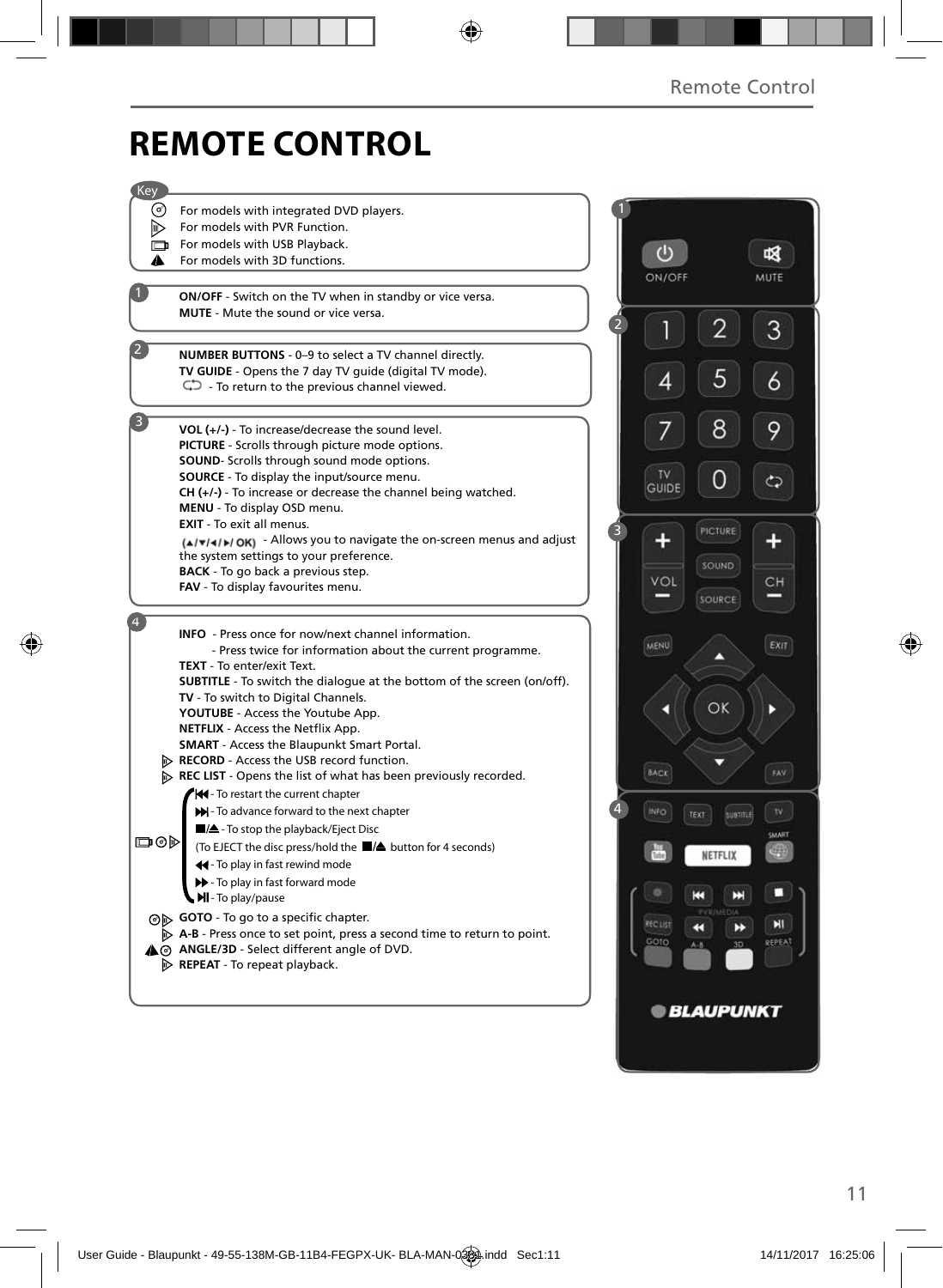## **TV CONTROL STICK AND INPUT SOURCE MENU**





An example of the 'Input Source' menu (will vary by model)

### TV Control Stick

TV control stick is located on the back of the TV in the left bottom corner. The control stick can be used to control many of the TV functions.

#### **While TV is in standby mode:**

• Press the centre of the control stick once - Power on the TV set

#### **While watching TV:**

- RIGHT/LEFT volume up/volume down
- UP/DOWN changes channel up/down
- Press the centre of the control stick once Displays Menu
- Press and hold the centre of the control stick Standby Power Off

#### **While in menu:**

- RIGHT/LEFT/UP/DOWN navigation of cursor in on-screen menus
- Press the centre of the control stick once OK/Confirm selected item
- Press and hold the centre of the control stick Back to previous menu

**Note**: The shape of the TV control stick may vary by model.

### Choosing Mode Input/Source

Use the source menu to switch between input/connections.

**A)** Using the buttons on the remote control:

- 1. Press [SOURCE] The source menu will appear.
- 2. Press [<] or [>] to select the input you require.
- 3. Press [OK].

**B)** Using the TV control stick:

- 1. Press the centre of the control stick once to enter the TV menu.
- 2. Press the control stick left/right and navigate through to SOURCE menu.
- 3. Press the centre of the control stick to enter the SOURCE menu.
- 4. Press the control stick left/right to scroll through and select the input/source you require.
- 5. Press the centre of the control stick to select the chosen input/source option highlighted.

For further information on input/connections please view 'Connections' pages.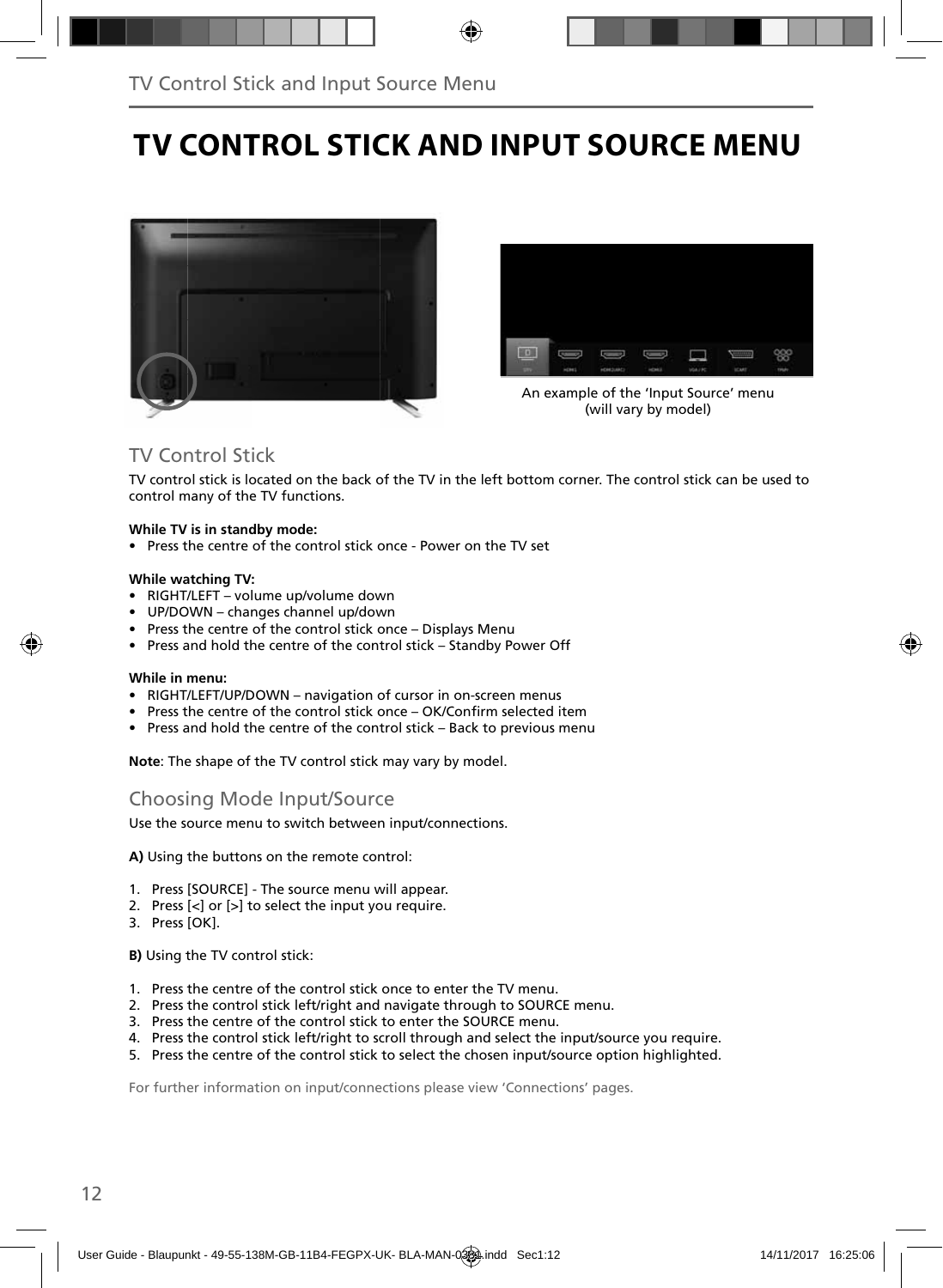## **CONNECTIONS**



\* The Ethernet/LAN port is used for Freeview HD services and smart functions.

\*\* **HDMI 3 (MHL Port) -** MHL is a wired solution that allows you to access the media from your phone or tablet onto the big screen in the highest quality.

By connecting an MHL cable (sold separately) from your mobile device and into your TV you can playback all your videos, games and photographs directly onto your TV.

MHL simply mirrors the screen of your mobile device so will work with all applications, whilst connected it will also charge your device too.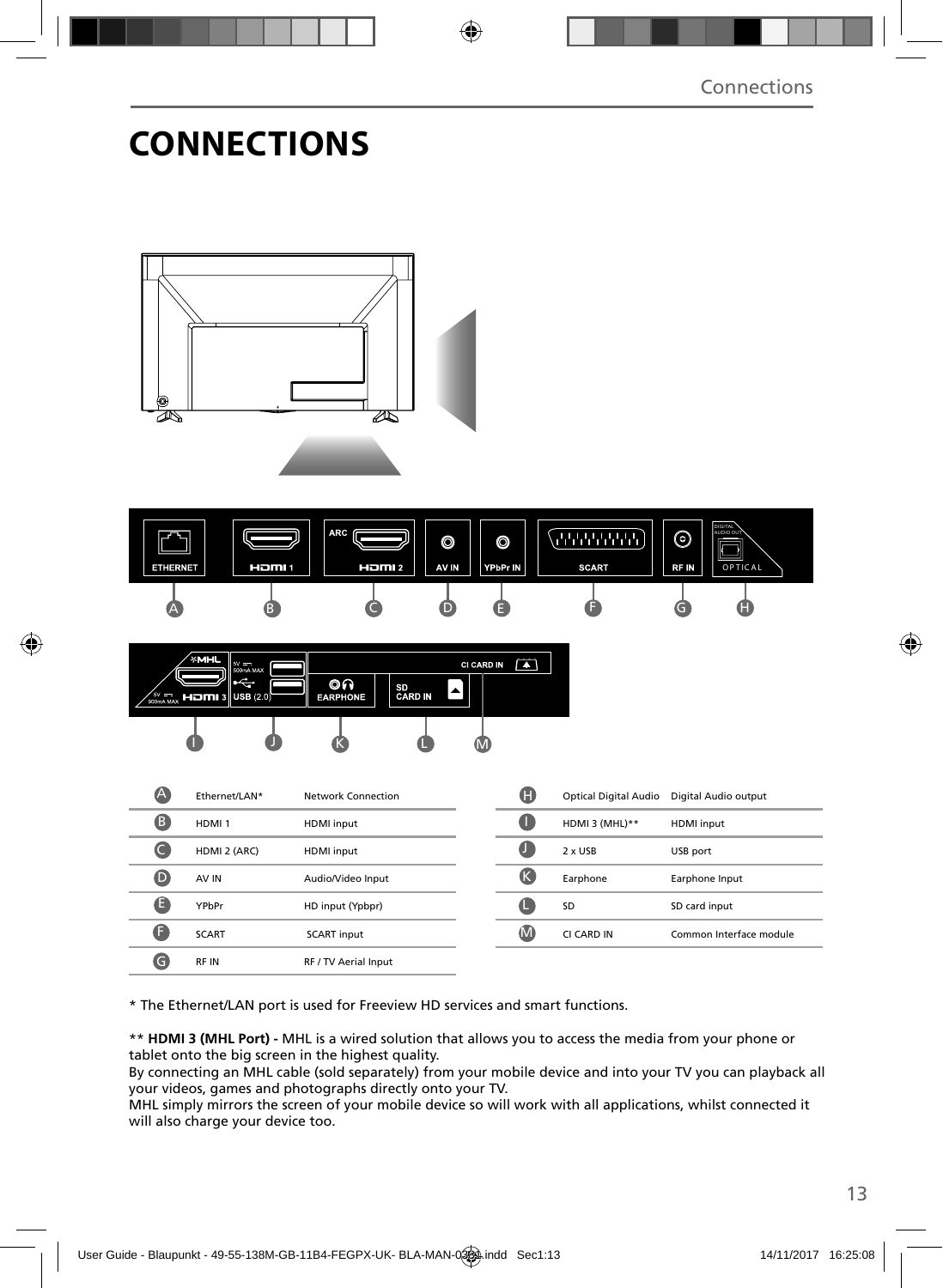# **CONNECTIONS**

Note: Connecting cables are shown for example only and may not be included. Please check 'What Is Included In The Box' page.

### Connecting to a device with Composite AV/Video output

TV Source should be set to Composite/AV



### Connecting to a device with SCART output

TV source should be set to SCART



### Connecting to a device with HDMI output

A HDMI cable can output both video and audio and enables you to enjoy digital-quality video and audio with minimal loss of quality.

TV Source should be set to the corresponding HDMI port (HDMI 1, HDMI 2 etc)



**HDMI 3 (MHL Port) -** MHL is a wired solution that allows you to access the media from your phone or tablet onto the big screen in the highest quality.

By connecting an MHL cable (sold separately) from your mobile device and into your TV you can playback all your videos, games and photographs directly onto your TV.

MHL simply mirrors the screen of your mobile device so will work with all applications, whilst connected it will also charge your device too.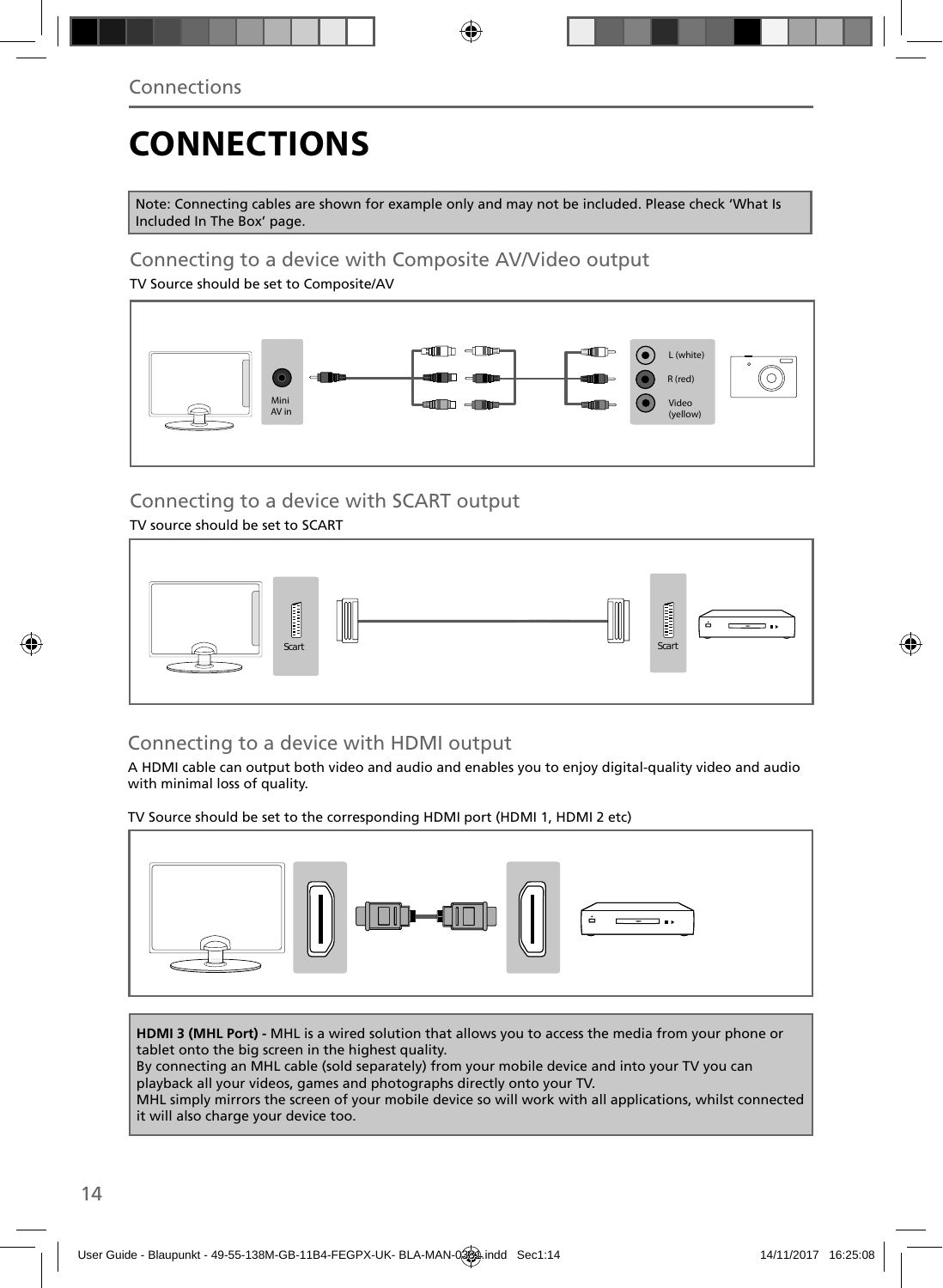# **CONNECTIONS**

### Connecting to a device with Component/YPbPr output

If you are supplied with a cable from the device which has RED, GREEN, BLUE, RED & WHITE connectors you must connect via Component (for picture) and by phono cable (for sound).

TV Source should be set to Component/YPbPr



### Connecting to an external audio device (Amplifiers, Surround Sound, Sound Bars etc)

When connecting via the TV's 3.5mm Earphone output, this will disable the TV speakers.

There are two options when connecting a device via the 3.5mm Earphone Output and the Digital Optical Audio Output



### Connecting an Ethernet/Network cable

The Ethernet/LAN port is used for Freeview HD services and smart functions.

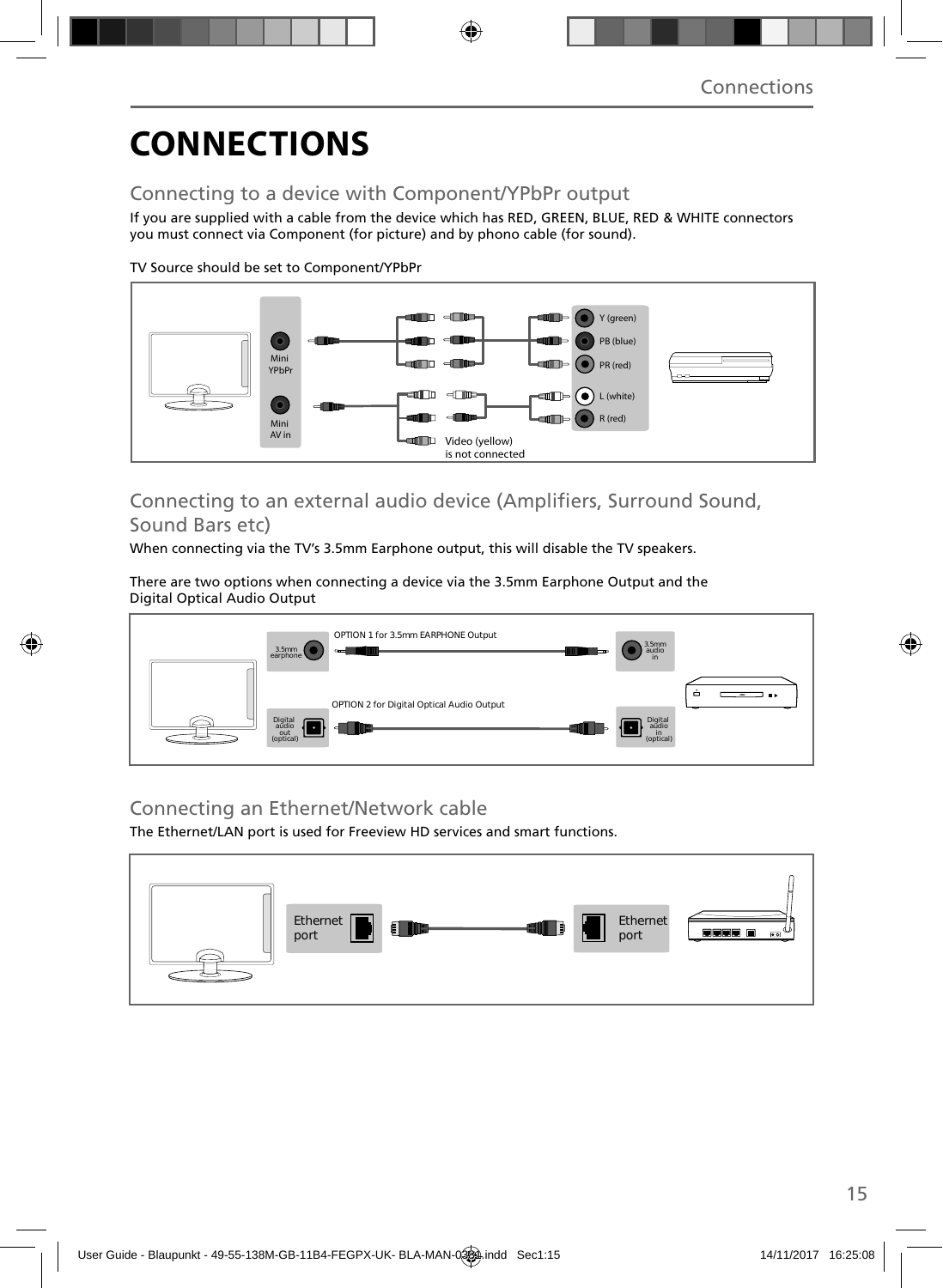# **7 DAY TV GUIDE**

TV Guide is available in Freeview TV mode. It provides information about forthcoming programmes (where supported by the Freeview channel). You can view the start and end time of all programmes and on all channels for the next 7 days and set reminders.

1) Press the [TV GUIDE] button on the remote control and the following 7 Day TV Guide will appear:



2) Navigate through the menu using  $\blacktriangle \blacktriangledown \blacktriangleright \blacktriangleleft$ .

You can now:

View the next day by pressing BLUE View a previous day by pressing YELLOW Set a reminder by pressing GREEN Record a programme by pressing RED (Function for PVR models only, USB device must be connected) View further information about the programme by pressing INFO

3) Press [EXIT] to exit the 7 day TV Guide

### Channel List

To view the channel list, please ensure that the TV is set to either the analogue or digital source and no menus or TV notifications are displayed.

| 1 BBC ONE Oxford     | <b>DIV</b> |
|----------------------|------------|
| 2 BBC TWO            | DTV        |
| 3 ITV                | ory        |
| 4 Channel 4          | DIV.       |
| 5 Channel 5          | prv        |
| 6 ITV2               | DTV        |
| 7 That's Oxfordshire | DTV        |
| 9 BBC FOUR           | <b>DIV</b> |
| 10 ITV3              | <b>DTV</b> |
| 11 Pick              | DTV        |

1) Press [OK] on the remote control and the channel list menu will appear.

2) Scroll through the channel list by using  $\blacktriangle \blacktriangledown$  buttons then press [OK] to view the channel that is currently highlighted.

3) Scroll through different types of channels such as Freeview/ALL/ Digital TV/Radio/data and HD channels by using  $\blacktriangleleft$  buttons.

4) Press [EXIT] to exit the channel list.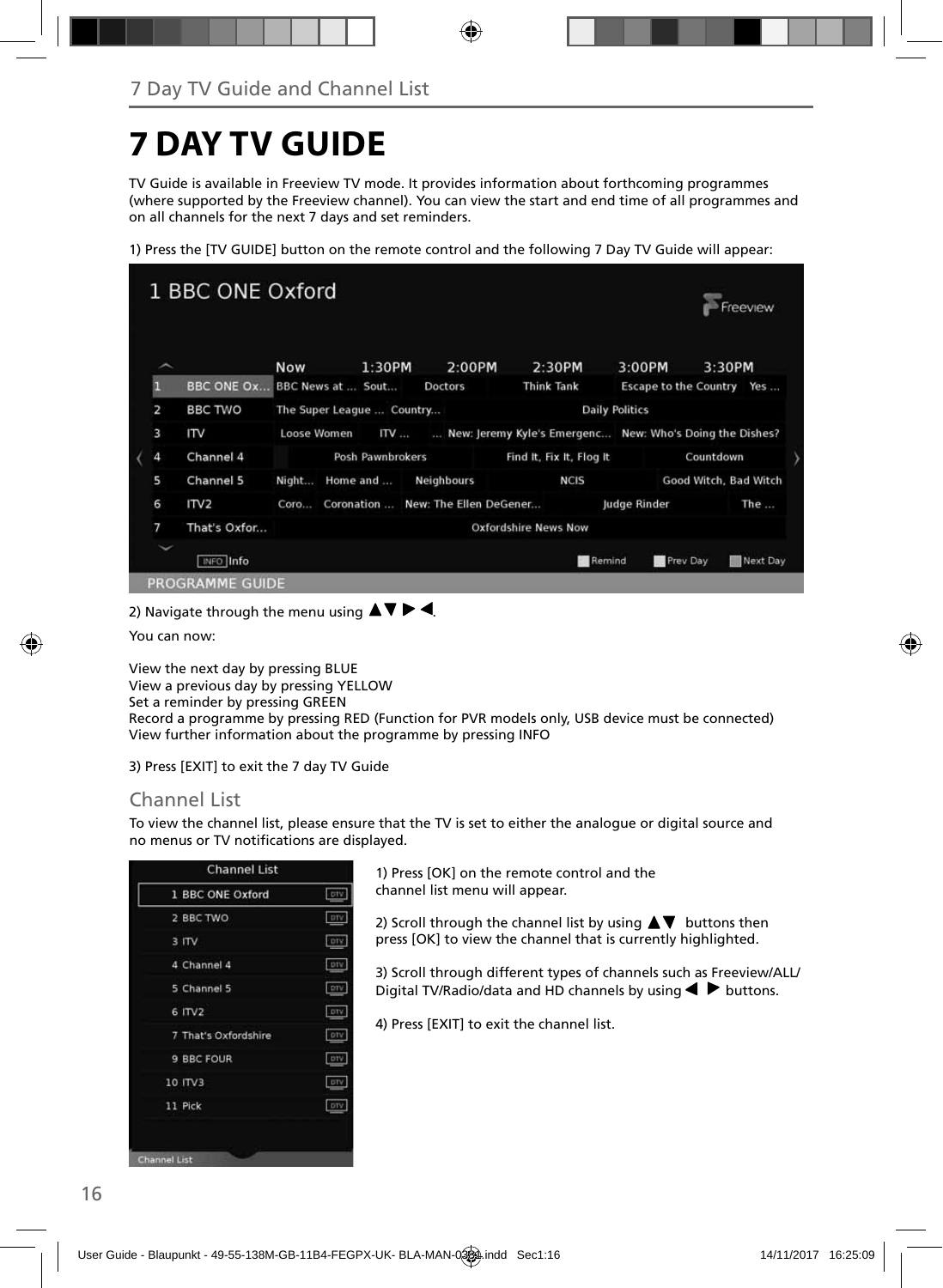## **CONNECTING THE TV TO THE INTERNET**

When you first power on your new SMART TV there will be an option to follow various on-screen set up instructions. These instructions will enable you to connect to the internet via your home network. You can connect to your home network either wirelessly or with an Ethernet cable.

If you decide not to follow the initial set up instructions and need to connect at a later date please follow these simple steps below:

Connecting your TV with a wireless connection

1) Press Menu on the remote control (fig.1).

2) Scroll through the menu, select and enter 'Settings' then enter the 'Network' menu.

3) in the 'Network' menu, example below, scroll down and select 'Wi-fi Config' (fig.2).

4) Within the 'Wi-Fi config' options, highlight and select 'Wi-Fi Auto Search'.

5) The TV will then automatically search for networks.

6) Select the preferred type of network connection then enter the network password.

7) The TV will then establish a connection.

**Note:** An icon will appear in the top right hand side of the 'Application' menu to show you if the TV is connected to the internet.

Connecting your TV with an Ethernet/LAN cable:

1) Plug in your Ethernet cable into the RJ45 (Ethernet) socket located at the rear of the television.



2) Press Menu on the remote control (fig.1).

3) Scroll through the menu and select and enter the 'Network' menu.

4) In 'Network Configuration', select 'Cable' (fig.2).

5) Set will automatically configure itself.

6) Exit the menu by pressing 'EXIT' on the remote control.

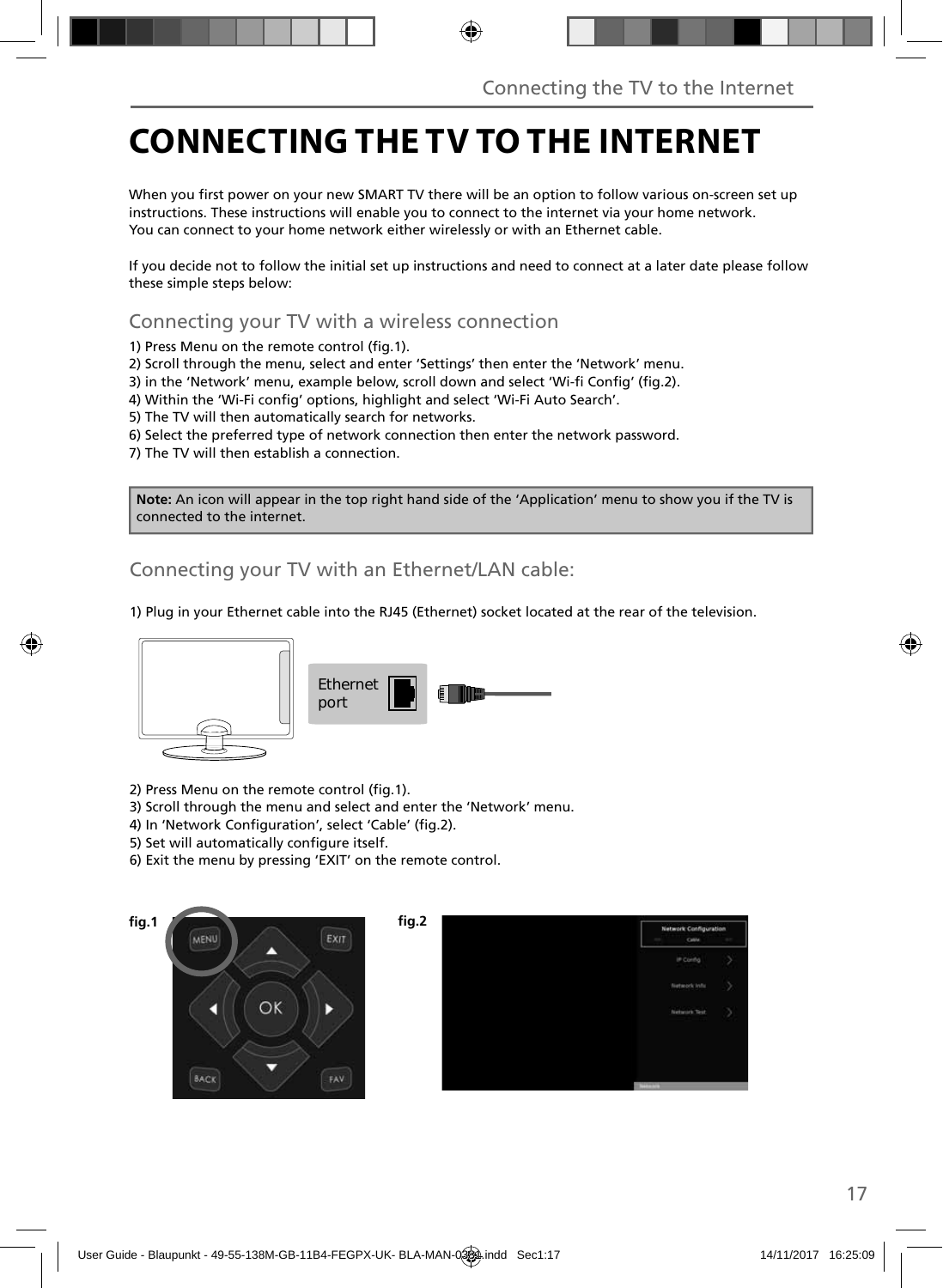## **PICTURE MENU**



To access this menu, press [MENU] button on the remote control and scroll right. To select a sub menu press [OK].

If you wish to make changes to any of the default settings, use the scroll  $\Box \blacktriangledown \blacktriangleright \blacktriangleleft$  buttons. To confirm any settings press [OK] button. To exit this menu at anytime, press [EXIT] button.

|          | CHOOSE TIONIT LITE TONOWING DIESELS.                       |
|----------|------------------------------------------------------------|
| Dynamic  | Recommended settings for fast moving pictures              |
| Standard | <b>Standard settings</b>                                   |
| Movie    | Set to be lighter in colour and less bright                |
| Personal | Lets you manually alter all the settings                   |
| Economy  | Power saving mode which reduces the energy used by up to   |
|          | 25% (by reducing the power to the LED/LCD panel).          |
|          | In Economy mode, the TV will switch itself to Standby mode |
|          | after 3-5 hours in the event that the TV buttons or remote |
|          | control buttons are not pressed (change the picture mode   |
|          | to another setting to de-activate this function)           |
|          |                                                            |

**Picture Mode** - Choose from the following presets:

You can make the following adjustments in **Personal** mode:

Contrast - Switch the balance between black and white.

Brightness - Increase or decrease the brightness of the picture.

Colour - Increases the colour from black and white.

Sharpness - Increase or decrease the sharpness of the picture.

**Colour Temperature** - Choose from the following presets:

| Normal | Default settings                  |
|--------|-----------------------------------|
| Warm   | Increases red within the picture  |
| Cold   | Increases blue within the picture |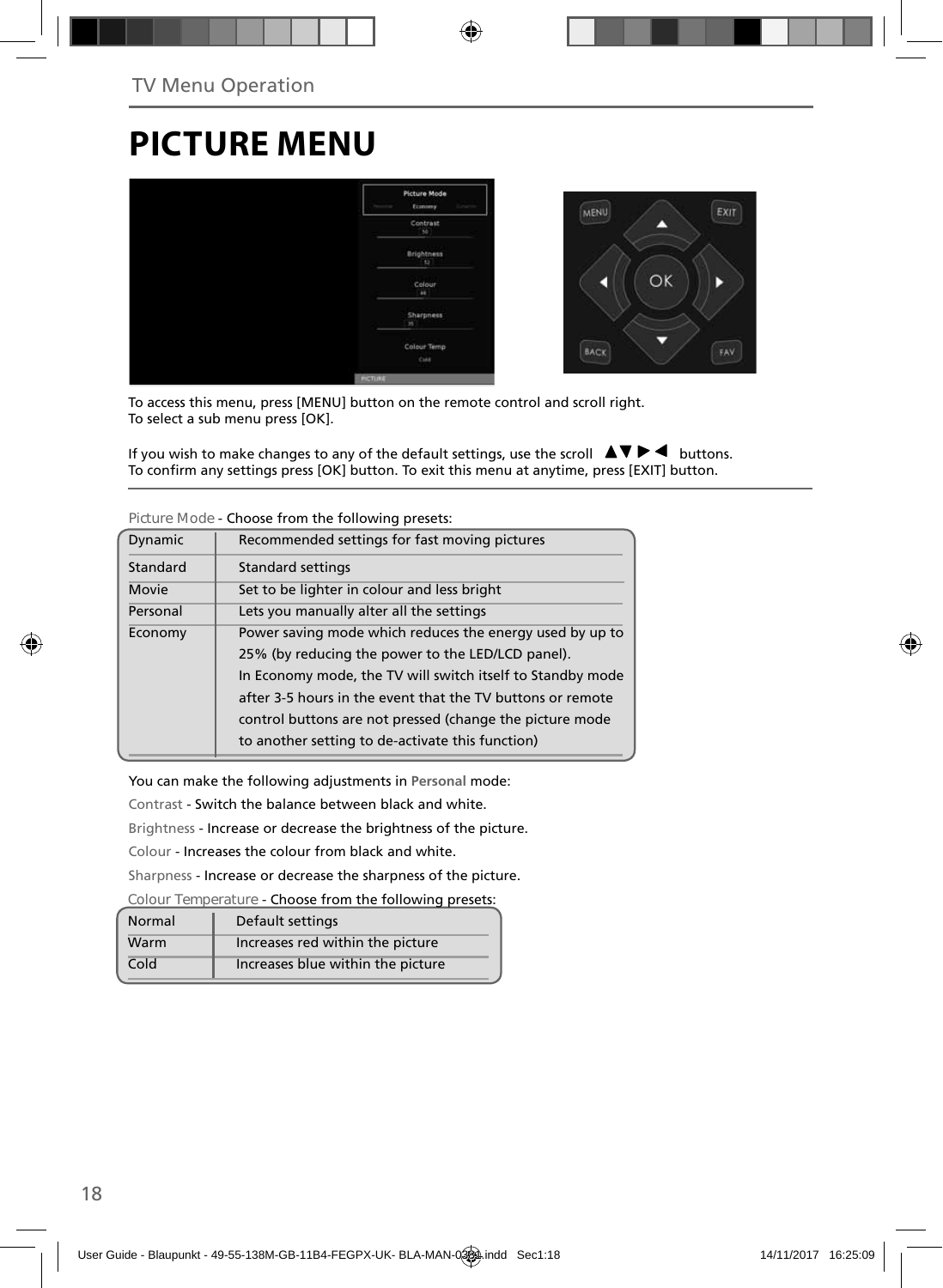## **PICTURE MENU**



Aspect Ratio - Within the UK the picture format varies depending on the channel/broadcast. There are a number of different options to best meet your needs. Choose from the following settings:

Auto

Automatically displays the best picture format so the picture is in the correct position, black lines maybe viewable at the top/bottom and/or sides.



**Noise Reduction** - Allows you to switch noise reduction ON or OFF. Choose one of the following presets: low, middle, high and Off.

**Active Contrast** - Automatically optimises the 'backlight' and 'contrast' of the picture according to the brightness of the screen. Choose one of the following presets: low, middle, high and Off.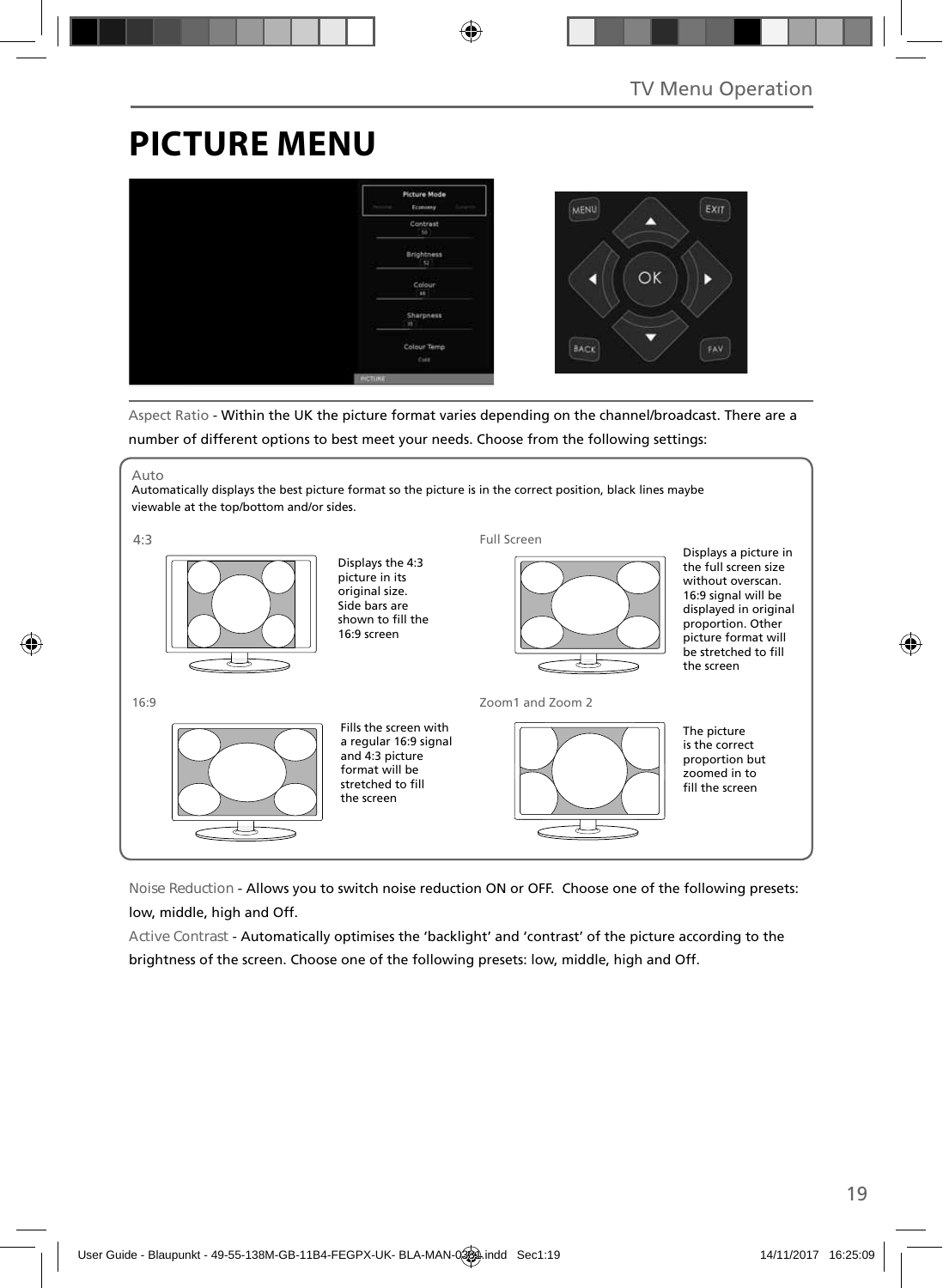## **SOUND MENU**



To access this menu, press [MENU] button on the remote control and scroll right. To select a sub menu press [OK].

If you wish to make changes to any of the default settings, use the scroll  $\blacktriangle \blacktriangledown \blacktriangleright \blacktriangleleft$  buttons. To confirm any settings press [OK] button. To exit this menu at anytime, press [EXIT] button.

**Sound Mode** - Choose from the following presets

| Standard     | Default settings                                                                                             |  |
|--------------|--------------------------------------------------------------------------------------------------------------|--|
| <b>Music</b> | Emphasises music over voices                                                                                 |  |
| Movie        | Provides live and full sound for movies                                                                      |  |
| Sports       | Emphasises sound for sports                                                                                  |  |
| Personal     | Selects your personal sound settings. Any adjustments made<br>automatically sets the sound mode to Personal. |  |

EQ - Adjust the audio level of separate frequencies via the band equaliser.

Balance - To switch the sound between the left and right speakers.

Auto Volume Level (AVL) - When 'on' is selected, the volume will attempt to stay at a constant level

#### regardless of TV programme and advertisements.

DTS TruSurround - Choose from the following options:

| Off         | Off                                                                                |
|-------------|------------------------------------------------------------------------------------|
| TruSurround | TruSurround™ creates an immersive, feature-rich surround sound experience          |
|             | from two speakers, complete with rich bass, high frequency detail and clear dialog |
|             |                                                                                    |



For DTS patents, see http://patents.dts.com. Manufactured under license from DTS Licensing Limited. DTS, the Symbol, & DTS and the Symbol together are registered trademarks. DTS TruSurround is a trademark of DTS, Inc. © DTS, Inc. All Rights Reserved.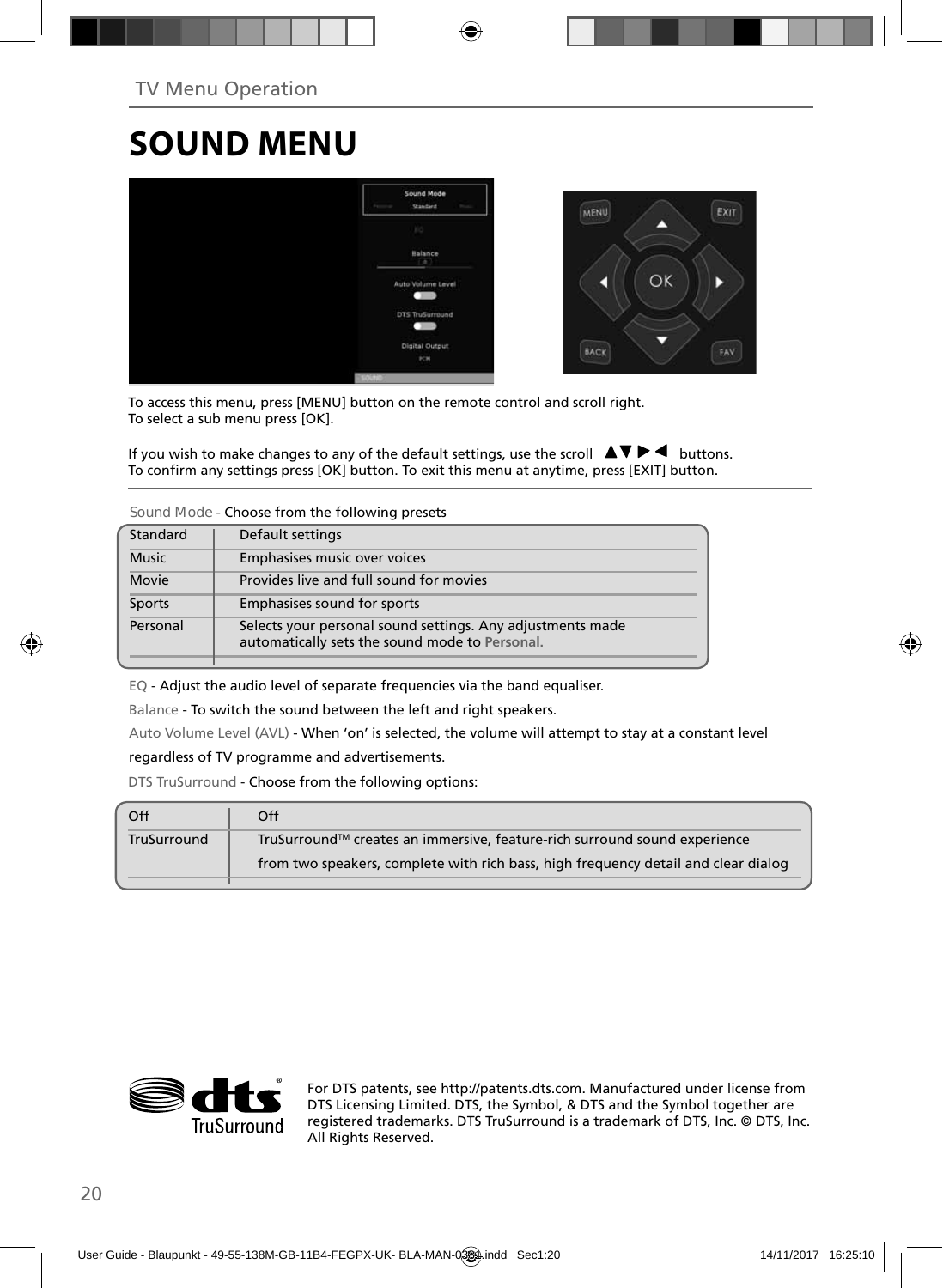## **SOUND MENU**



To access this menu, press [MENU] button on the remote control and scroll right. To select a sub menu press [OK].

If you wish to make changes to any of the default settings, use the scroll  $\Delta \nabla \blacktriangleright$  buttons. To confirm any settings press [OK] button. To exit this menu at anytime, press [EXIT] button.

Digital Output - This is the digital optical audio output. Choose from the following options:

| Off        | To turn off Digital Output                                                               |  |
|------------|------------------------------------------------------------------------------------------|--|
| Auto       | Selects the best settings automatically                                                  |  |
| <b>PCM</b> | Select this option if you are connecting to a Stereo Hi-fi via optical cable (Pulse-code |  |
|            | modulation (PCM) is a digital representation of an analogue signal)                      |  |

Audio Description - This allows the user to switch Audio Description ON or OFF. (Audio Description is a service available on certain programmes. It provides a description of what is happening during the selected programme for a person who is visually impaired).

AD Volume - This allows the user to increase and decrease the AD (Audio Description) volume level.

Audio Track - This allows the user to change the audio track/language

Audio Delay - Enables the user to adjust setting to sync picture and audio.

SPDIF Delay - Enables the user to adjust sound setting to sync picture and audio for external speakers connected via digital audio output.

 **Tip:** Equaliser settings can only be adjusted when the sound mode 'Personal' is selected.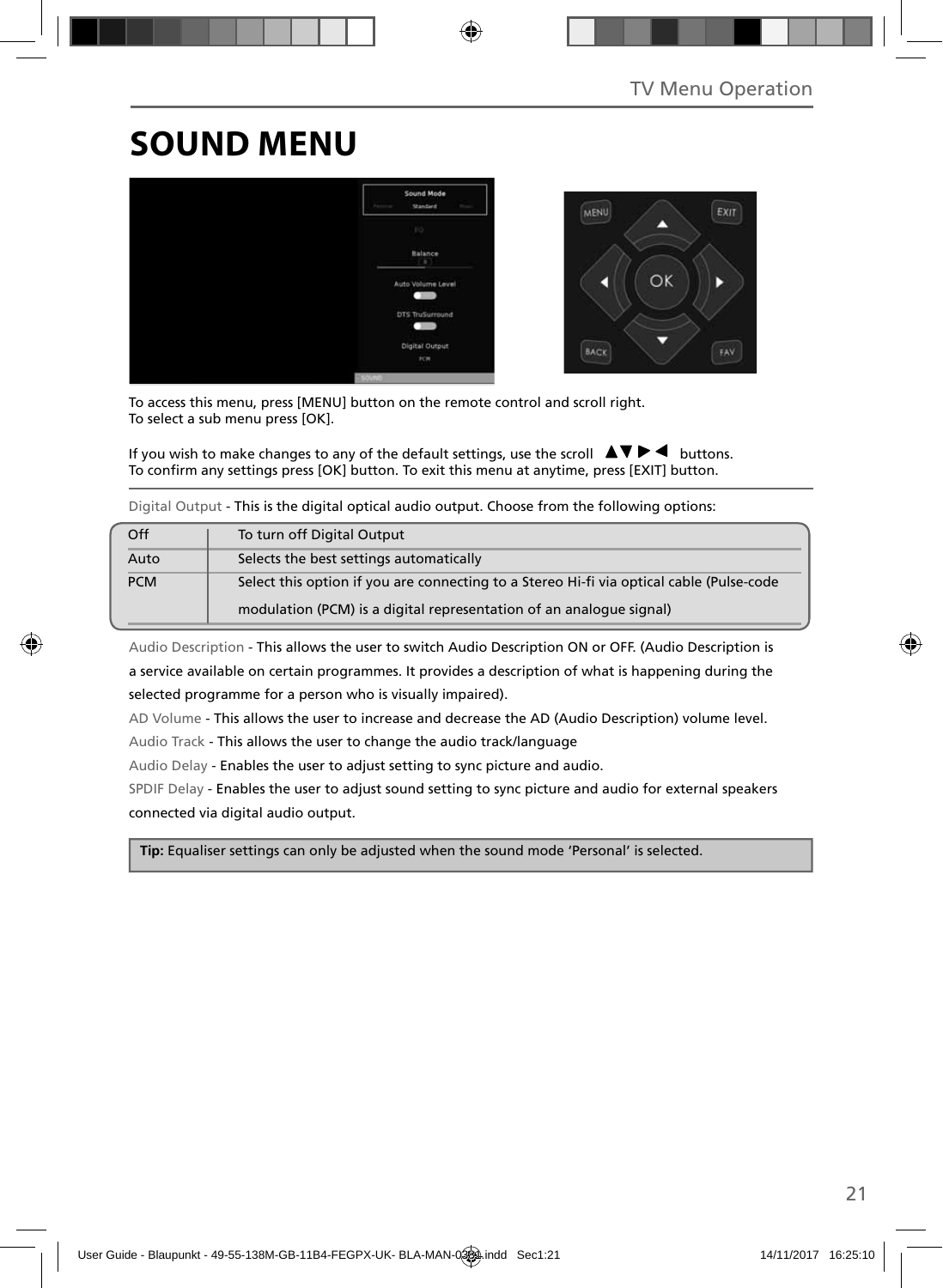## **CHANNEL MENU**



This menu is part of the 'Settings' menu, To access the 'Settings' menu, press the [MENU] button on the remote control, scroll right and select 'Settings' by pressing [OK].

If you wish to make changes to any of the default settings, use the scroll  $\blacktriangle \blacktriangledown \blacktriangleright \blacktriangleleft$  buttons. To confirm any settings press [OK] button. To exit this menu at anytime, press [EXIT] button.

Auto Tuning - Allows you to retune the television for all digital channels, digital radio stations and analogue devices.

Analogue Manual Tuning - Allows you to manually tune your analogue signal.

Freeview/Saorview Manual Tuning\* - Allows you to manually tune your digital signal.

Freeview SMART Retune - This feature allows you to scan for Freeview channels. When new channels are

found they are automatically added to your channel list without removing any channels or affecting your favourites list.

Channel Edit - Allows you to delete, move, skip and select favourite channels.



Important: To receive Freeview/Saorview channels, in particular HD channels, you will need a Digital TV aerial and be in a good Freeview/Saorview coverage area. You can check the coverage for your area at **www.freeview.co.uk** or **www.saorview.ie**

Please note that any Freeview HD channels found during tuning will be placed in channel positions above 100. For example, 101 (BBC1 HD) 102 (BBC2 HD) etc.

**\*Freeview channels are only available in the UK, Saorview channels are only available in the ROI.**

Signal Information - Allows you to view signal frequency, signal quality and signal strength.

CI Information - Pay per view services require a "smartcard" to be inserted into the TV. If you subscribe to a pay per view service the provider will issue you with a 'CAM' and a "smartcard". The CAM can then be inserted into the COMMON INTERFACE PORT (CI Card In).

Schedule List - Lists your programme reminders.

Software Update (OAD) - Switch on/off OAD (over air download) software updates.

Tip: If you do not press any buttons for 30 seconds, the menu will automatically exit. You can change the length of time before the menu exits automatically - see 'OSD Timer' in the Time Menu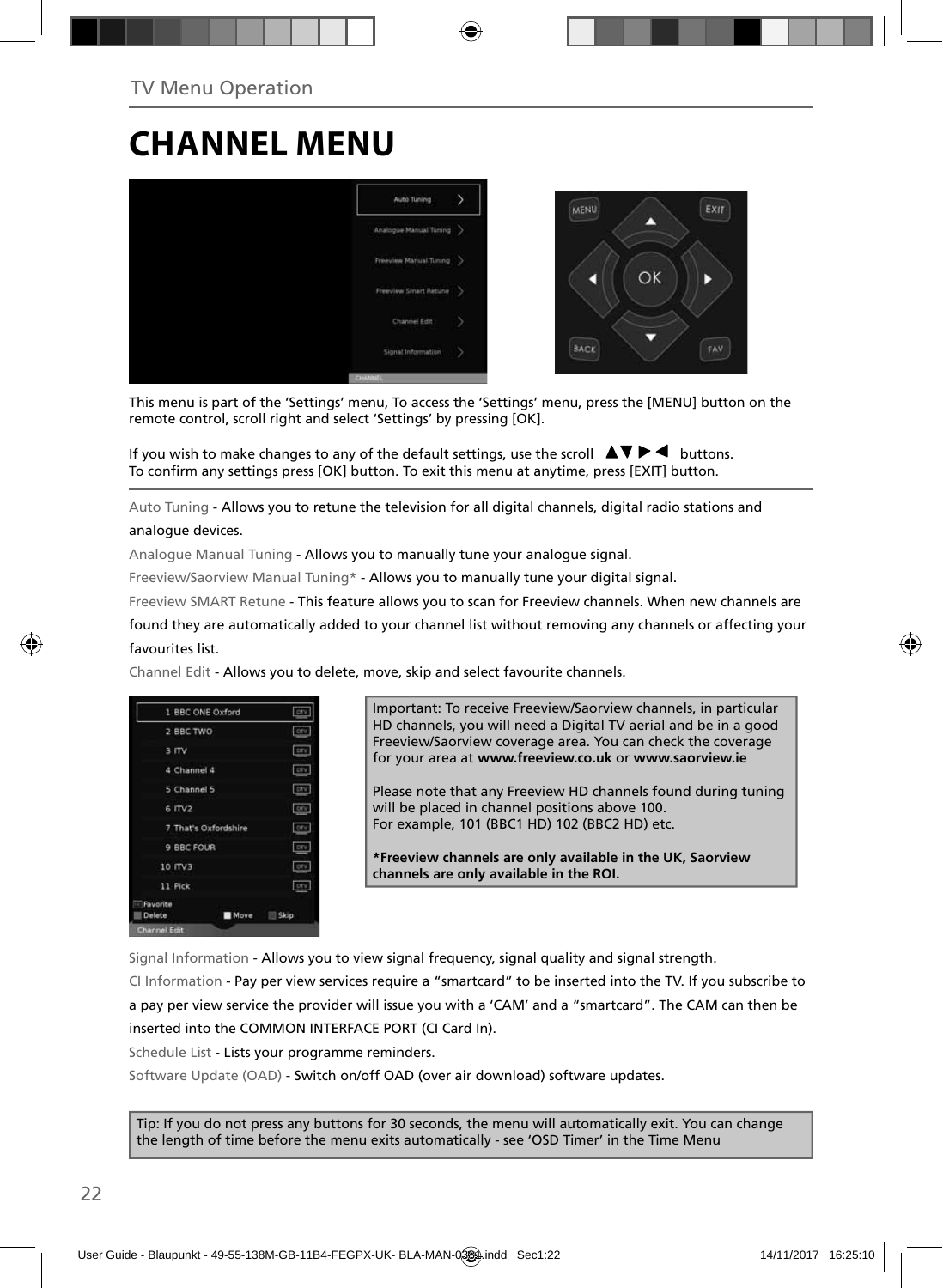## **NETWORK MENU**



This menu is part of the 'Settings' menu, To access the 'Settings' menu, press the [MENU] button on the remote control, scroll right and select 'Settings' by pressing [OK].

If you wish to make changes to any of the default settings, use the scroll  $\Box \blacktriangledown \blacktriangleright \blacktriangleleft$  buttons. To confirm any settings press [OK] button. To exit this menu at anytime, press [EXIT] button.

The Network connection enables you to update the TV software and a number of Smart TV functions.

For the network configuration to work the TV will need to be connected to your home network via an ethernet cable, with these requirements in place the TV will connect to the network automatically.

Network Configuration - Allows you to select either Cable or Wifi connection.

WIFI / IP Config - Allows you to access LAN network connection settings. Choose from the following options:

| Auto   | Will automatically connect the TV to your home network (this is the default setting |
|--------|-------------------------------------------------------------------------------------|
|        | and is highly recommended)                                                          |
| Manual | Allows you to manually change the IP, Netmask, Gateway and DNS information.         |

WIFI Config - If WIFI is selected during first time installation process.

| Wi-Fi Configuratrion | Wireless network connection settings                                           |
|----------------------|--------------------------------------------------------------------------------|
| Wi-Fi Auto Search    | Automatically searches for available wireless networks. Select the desired     |
|                      | Wi-Fi network and then enter the network password (if network is password      |
|                      | protected). Once the password is accepted, you will not be asked for it again. |

Network Info - Allows you to view Information about network settings.

Network Test - Allows you to test the network connection.

Wifi Status - Allows you to view information regarding the Wifi/Network connection.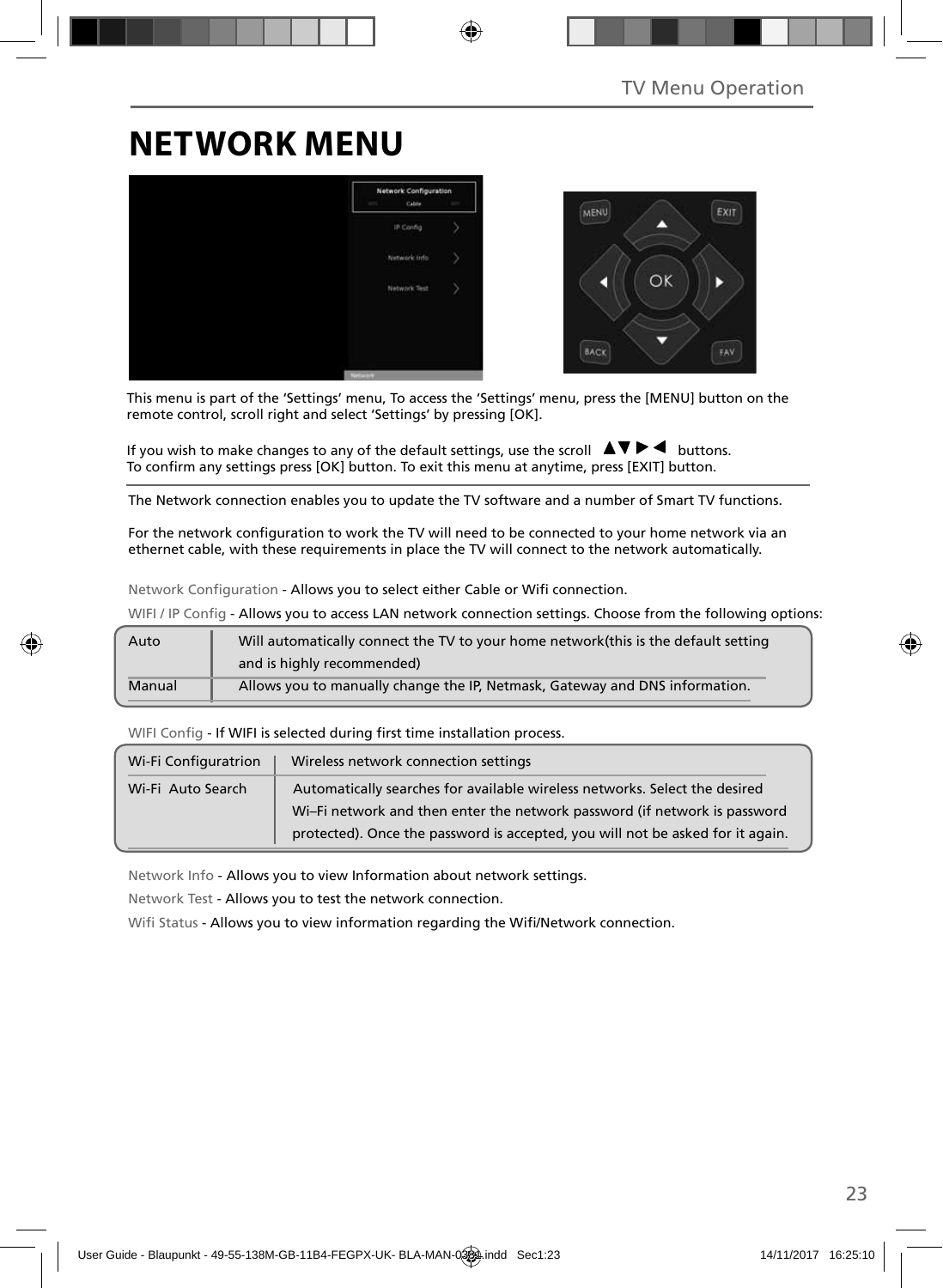## **TIME MENU**



This menu is part of the 'Settings' menu, To access the 'Settings' menu, press the [MENU] button on the remote control, scroll right and select 'Settings' by pressing [OK].

If you wish to make changes to any of the default settings, use the scroll  $\Box \blacktriangledown \blacktriangleright \blacktriangleleft$  buttons. To confirm any settings press [OK] button. To exit this menu at anytime, press [EXIT] button.

Auto Sync - Automatically sets date and time.

Clock - Shows the date and time.

Off Time - Allows you to set a specific time for your TV to turn off.

On Time - Allows you to set a specific time for your TV to turn on, the channel it will then display, the

source it will be on and also the volume. This function can then be toggled to repeat every day or a certain day.

Sleep Timer - Lets you set the sleep timer so the television automatically switches off after a set amount

of time. Off -> 10min -> 20min -> 30min -> 60min -> 90min -> 120min -> 180min -> 240min.

OSD Timer - Lets you adjust the amount of time the On Screen Menu stays on the screen

before disappearing. Off -> 5secs -> 15secs -> 30secs -> 60secs.

Auto standby - Set 'Auto Standby' to OFF, 3 hours, 4 hours or 5 hours.

Time Zone - Change your current time zone.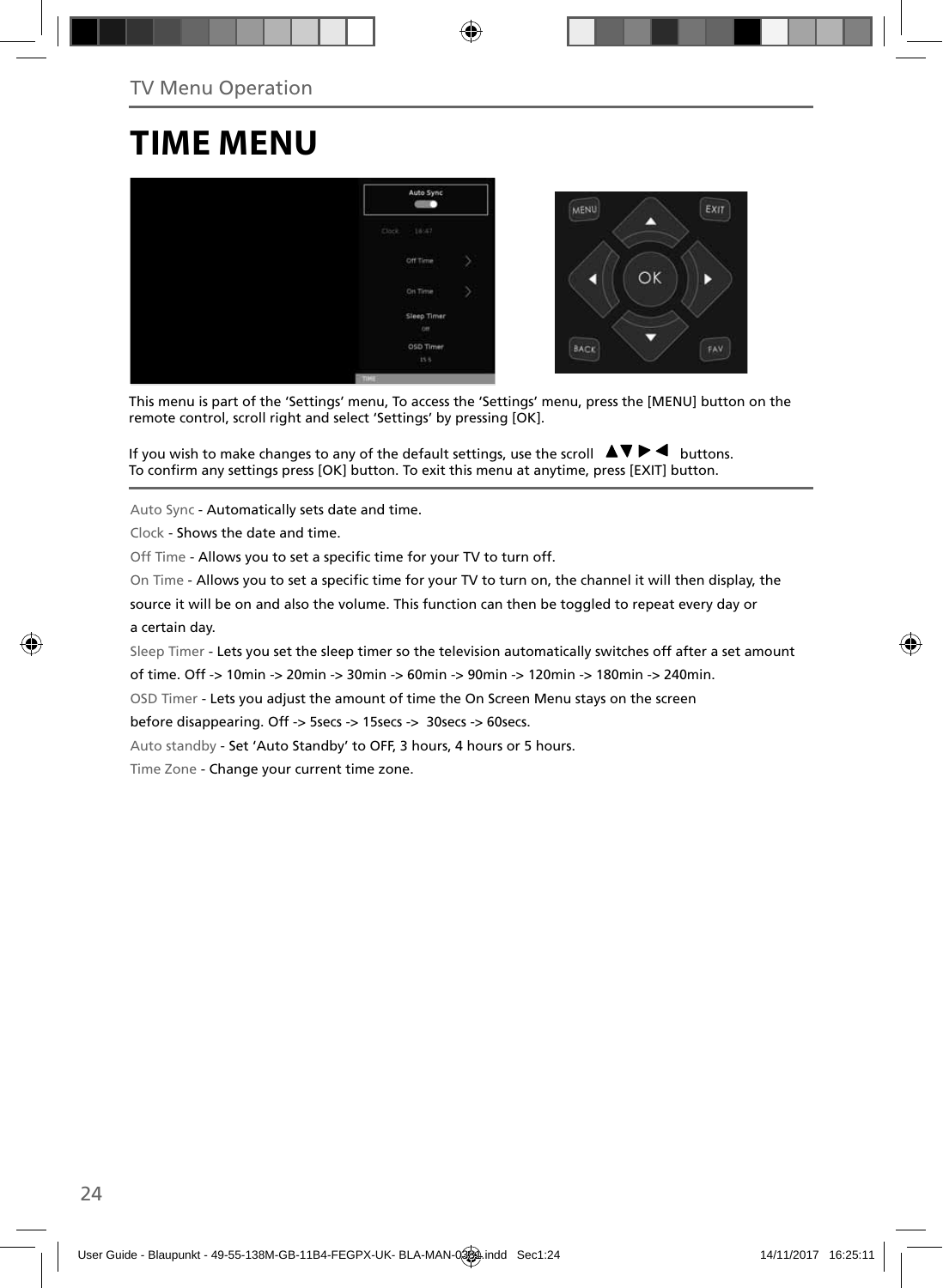# **LOCK MENU**



This menu is part of the 'Settings' menu, To access the 'Settings' menu, press the [MENU] button on the remote control, scroll right and select 'Settings' by pressing [OK].

If you wish to make changes to any of the default settings, use the scroll  $\Box \blacktriangledown \blacktriangleright \blacktriangleleft$  buttons. To confirm any settings press [OK] button. To exit this menu at anytime, press [EXIT] button.

System/Hotel Lock - Allows you to lock or unlock the menu. You will be asked to enter a 4 digit password

Use the **◄** button to quit the password input or use the **►** button to clear. Default password is 0000.

Set Password - Allows you to change the password.

Channel Lock - Allows you to lock certain channels manually.

Parental Guidance - Allows you to set the rating to block certain content based on age information.

Key Lock - Allows you to lock the buttons on the side of the TV set.

Default Source - Allows the user to set the default source. The default source is the source the TV starts on when first switched on.

Default Channel - Allows the user to set a channel as the default channel on the Digital source. The default channel is the channel the TV starts on when first switched on.

Max Volume - Allows you to adjust and set the maximum volume.

Source Lock - Allows you to lock the source menu.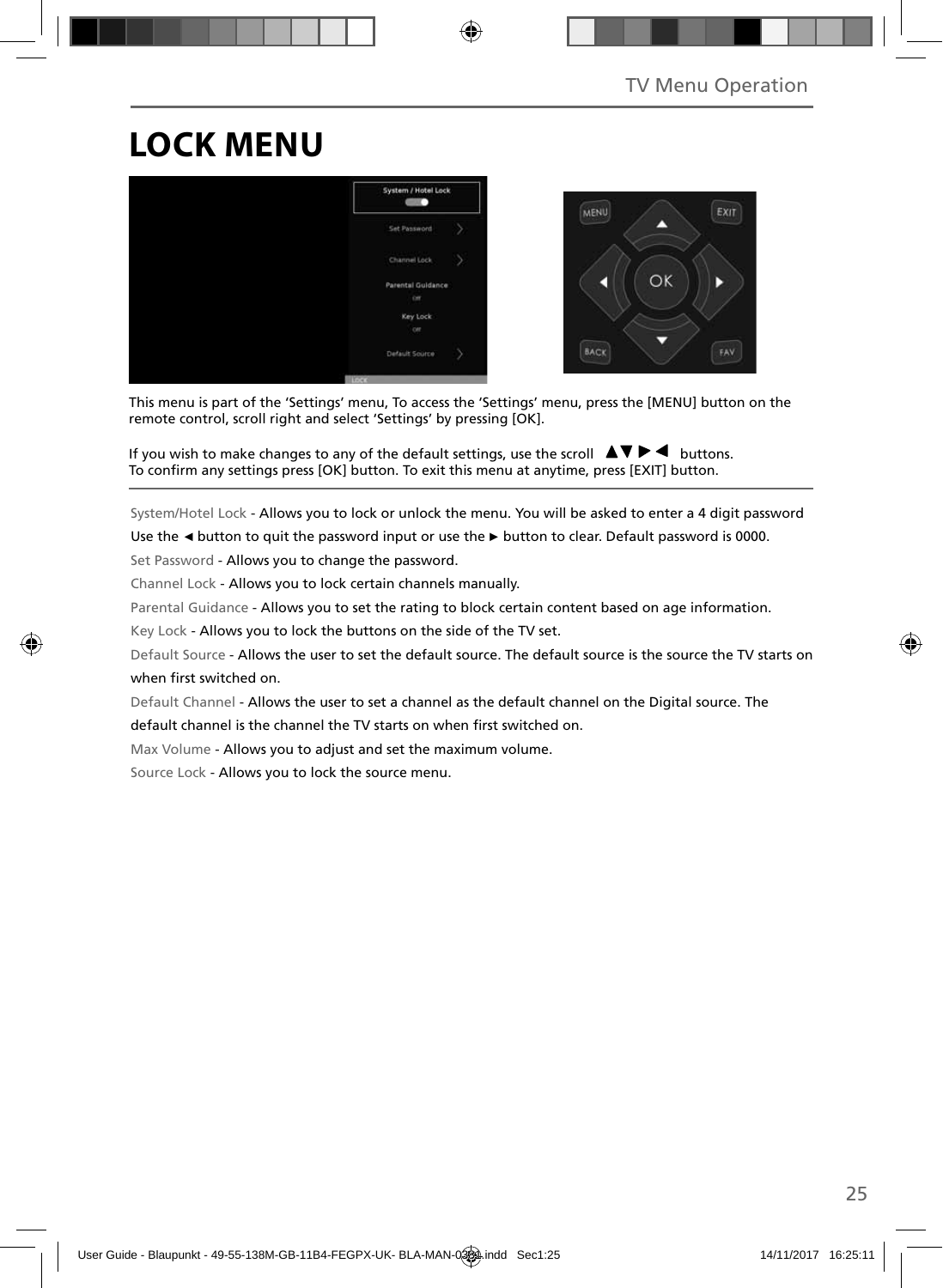## **SETUP MENU**



Language - Allows you to change the language of the menu.

Audio Language - Select your preferred primary audio language.

Audio Language 2 - Select your preferred secondary audio language.

Subtitle Language - Select your preferred primary subtitle language.

Subtitle Language 2 - Select your preferred secondary subtitle language.

Hearing Impaired - This allows the user to turn on the Hearing Impaired function, this produces subtitles on the screen which provide a description of what is happening during the selected program.

Blue Screen - Changes the background when there is no input between clear and a blue background (only available on some sources).

First Time Installation - Allows you to access the First Time Installation menu and retune the TV set. Software Update (USB) - Allows you to update your TV with the newest software using a USB memory stick. Software and instructions are available on our website.

Software Update (NET) - Allows you to update your TV with the newest software via your internet

#### connection.

Reset TV - This resets the menus to factory settings and clears all the TV channels from the television. HDMI CEC (Consumer Electronic Control) - Allows HDMI devices to control each other and allows the user to operate multiple devices with one remote control (only available with compatible devices).

LED Status - LED Status - Allows the user to switch the LED power indicator light ON or OFF when the TV is being operated.(When this option is set to OFF the LED power indicator light will flash when the remote control is used and will flash red during the normal start up process).

Standby Scan - When the TV is put into standby mode a standby scan will be performed, during this process the TV will scan for new channel information and automatically update the channel list if any changes are found, both the visual and audio functions will be off, once the scan is complete the TV will stay in standby mode.

Version Info - Allows you to view the version/information of the software installed on the TV set.

**Note**: For further support with software updates, contact our technical support team or refer to the 'product support' section of the website. If the TV is using the newest software available it will not attempt to update the software.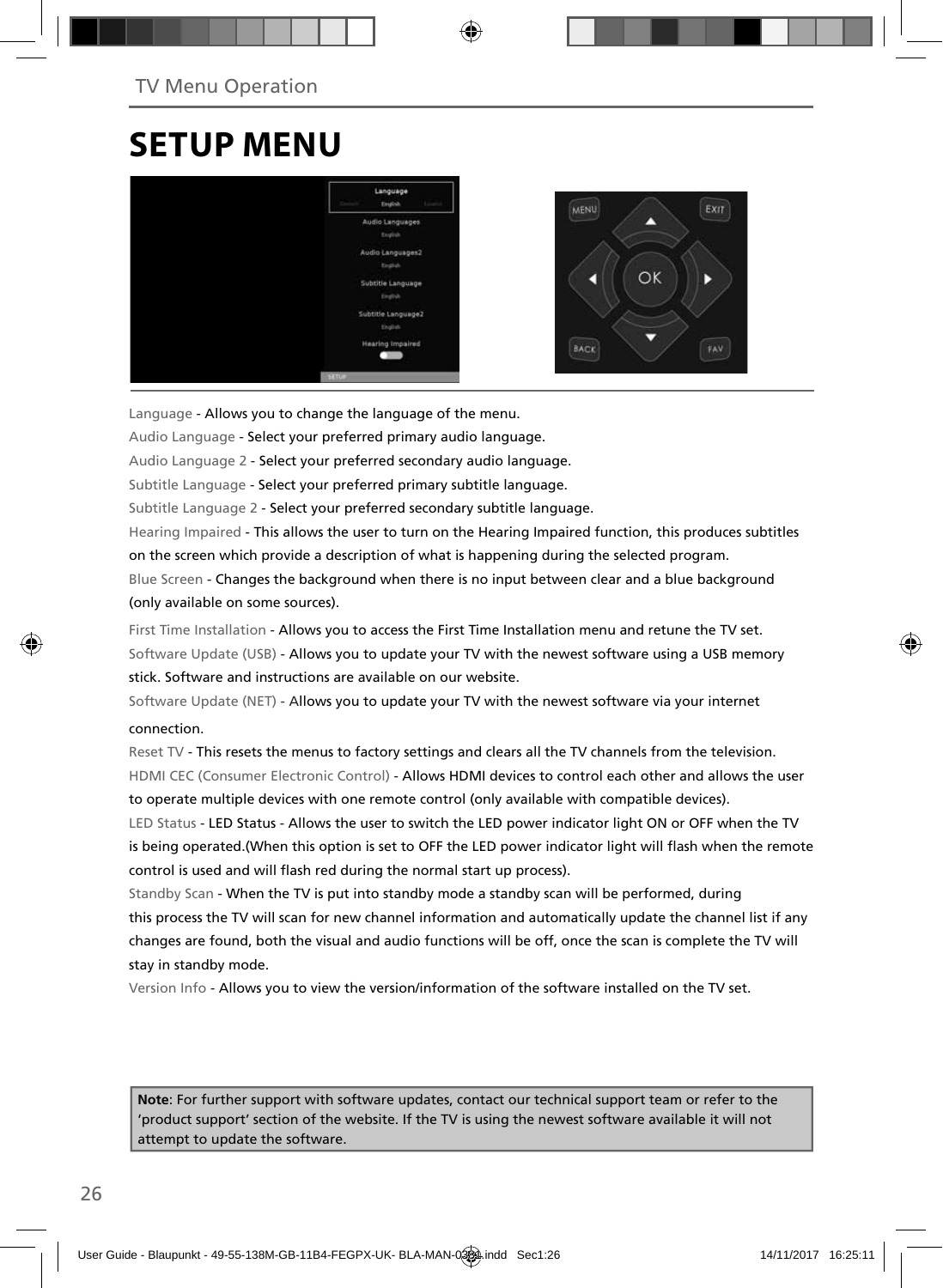## **MORE APPS MENU**



To access this menu, press [MENU] button on the remote control and scroll right. To select a sub menu press [OK].

If you wish to make changes to any of the default settings, use the scroll  $\blacktriangle \blacktriangledown \blacktriangleright \blacktriangleleft$  buttons. To confirm any settings press [OK] button. To exit this menu at anytime, press the 'MENU', 'EXIT' or 'BACK' button on the remote control.

As well as the Netflix, BBC iPlayer and YouTube apps included in the main menu, the More Apps menu, located at the bottom of the screen, allows you to access more the TV set's "SMART" features such as Web Browser, BBC Sport, BBC News etc.

### Blaupunkt Smart Portal



Blaupunkt Smart Portal is a portal to a variety of apps and multimedia which the TV acesses via the internet. To enter the Blaupunkt Smart Portal you will be prompted to enter a language and accept the terms and conditons. Once the relevant information has been entered you will be able to use a range of features such as MUZU.TV, Viewster and Dailymotion. Content is updated and managed from a central source, so look out for new features and updates.



**Note**: If you wish to reset the settings for Blaupunkt Smart Portal back to the default settings, you will need to access the Blaupunkt Smart Portal and enter the settings menu. In the settings menu scroll down and select 'reset your device', you will then be asked 'Yes' or 'No' to confirm your decision, highlight 'Yes' and press 'OK' on the remote control to complete the reset process.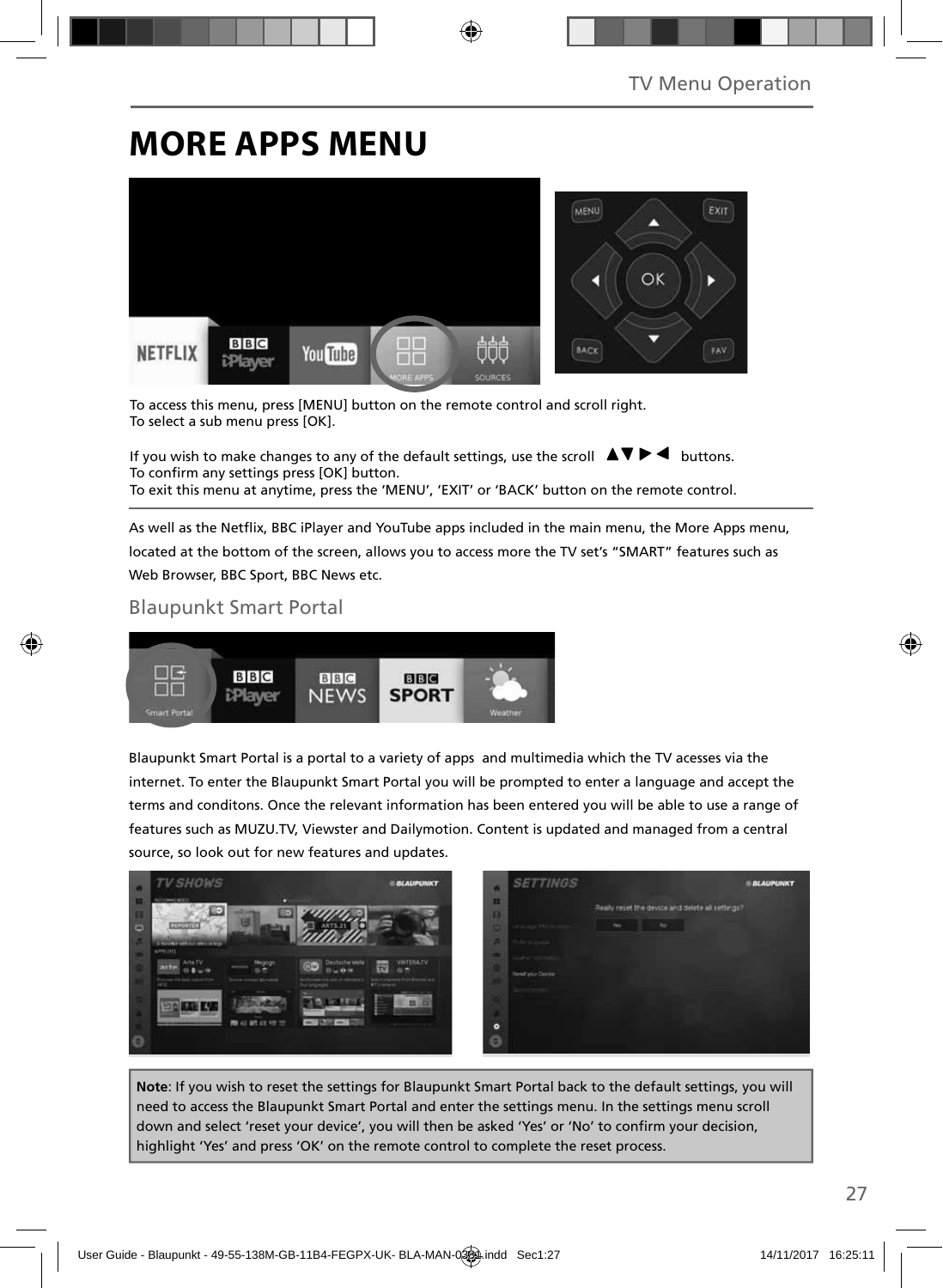## **MORE APPS MENU**

Applications



BBC News - Access the BBC News app for up-to-the-minute and breaking news reports. BBC Sport - The BBC Sport app offers the latest sports news, live action, scores and highlights. Weather - keep track of the weather by using the weather forecasting app, AccuWeather. Web Browser - Application for accessing websites via the internet. Use the following buttons for navigation in the browser:

| $CH+$                | Scroll page up             |
|----------------------|----------------------------|
| CH-                  | Scroll page down           |
| <b>Red Button</b>    | Show/hide browser menu bar |
| <b>Yellow Button</b> | Zoom in                    |
| <b>Blue Button</b>   | Zoom out                   |

**Note**: The Netflix and YouTube apps are included within the main menu for quicker access, they are not included in the "More Apps"menu.

# **MEDIA MENU**

Miracast (screen mirroring)



The Miracast (screen mirroring) feature allows you to connect to a compatible external device such as a laptop, tablet and/or smart phone. Once connected, your device will mirror all its content on to the TV, this allows you to view photos, emails and allows almost unlimited applications including many video on demand and subscription based services, for example Blinkbox, Netflix and Amazon, to be played on your smartphone or tablet and at the same time wirelessly 'streamed' and viewed on the TV.

Many Android and Windows devices include 'Screen Mirroring' as standard. Apple devices do not currently allow it, however, it is possible to 'mirror' from your Apple smart phone or IPad etc. when used with an Apple TV box (available separately).

**Note**: If your smartphone or tablet does not include 'Mirroring', it may be possible to connect a suitable cable from your device directly to one of the HDMI inputs on the rear of the TV (for example, if your device supports video output and has a Micro USB socket, you can purchase a Micro USB to HDMI cable from your retailer).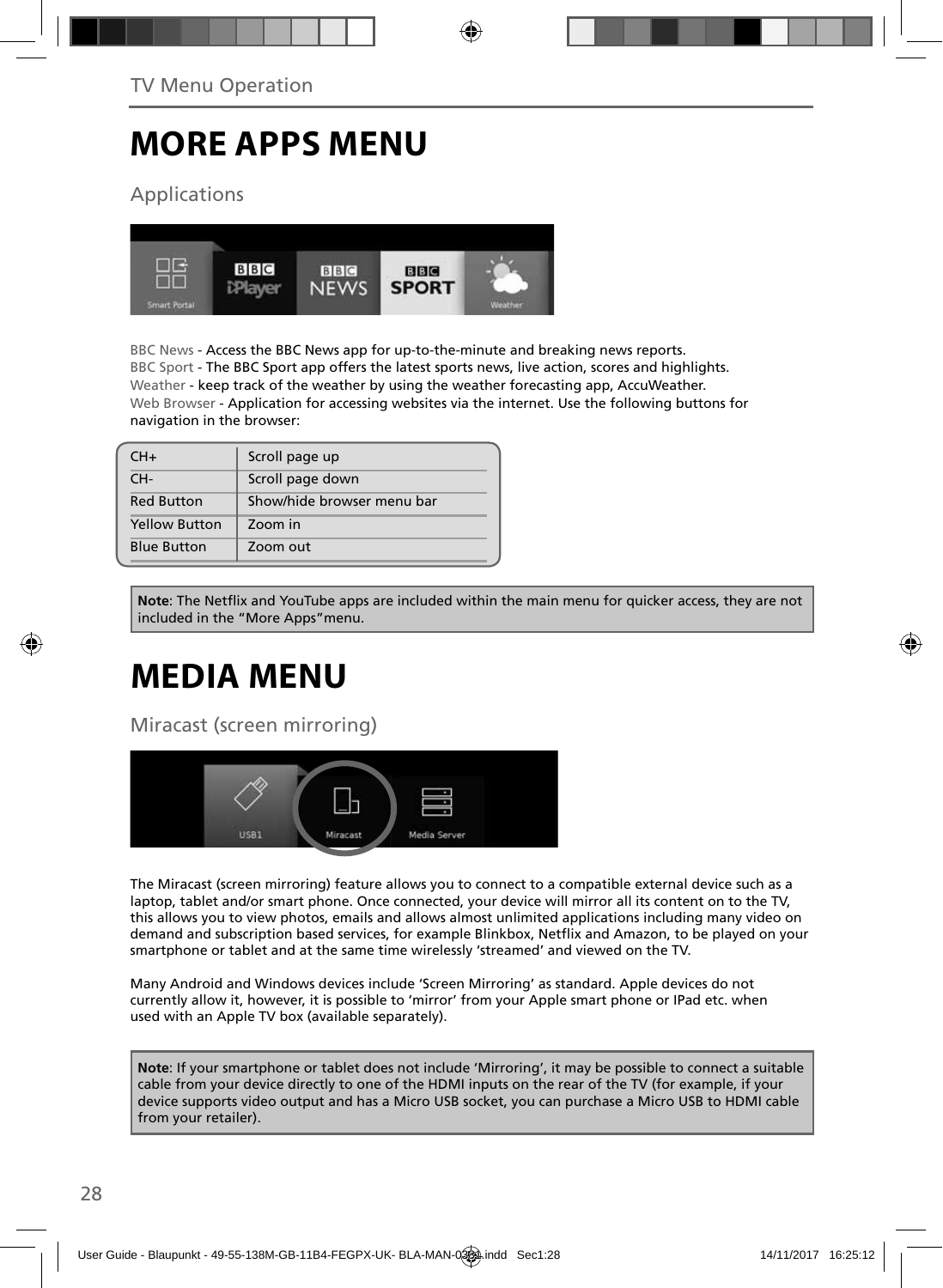## **MEDIA MENU**

### USB mode and media server



The USB media and the media server offer the playback of various different types of content that is either saved on your USB memory stick or external media server. (USB mode allows you to view/playback files from an external USB device and Media Server connects to your home network and can view/playback files from your laptop, PC, tablets and smart phones).

When accessing the USB media or media server features the below menu screen will appear. The content will be divided into Photo, Music, Movie and All.



1) You can navigate through the menus using the scroll  $\triangle \triangledown \triangleright \blacktriangleleft$  buttons on the remote control, to confirm the item you wish to play/view press the [OK] button.



3) You can now access the item. Press OK to view. 4) Whilst viewing your media, you can control



2) USB - Select the USB drive (If your drive only has 1 partition you will only see 1 item) Media server - Select the external device that you would like to access.



the item by using the remote control buttons (below) or by pressing (Info) to access the on-screen playback menu, you can now make your selection by using the  $\blacktriangle \blacktriangledown \blacktriangleright \blacktriangleleft$  and (OK) buttons on the remote control.



Tip: If you experience a playback issue, please ensure the files being used are the correct format (example - the picture plays but no sound) See technical specification page for compatible file types

Note: USB extension cables are not recommended as they can cause a reduction in picture/audio quality and stoppages during play back of USB content.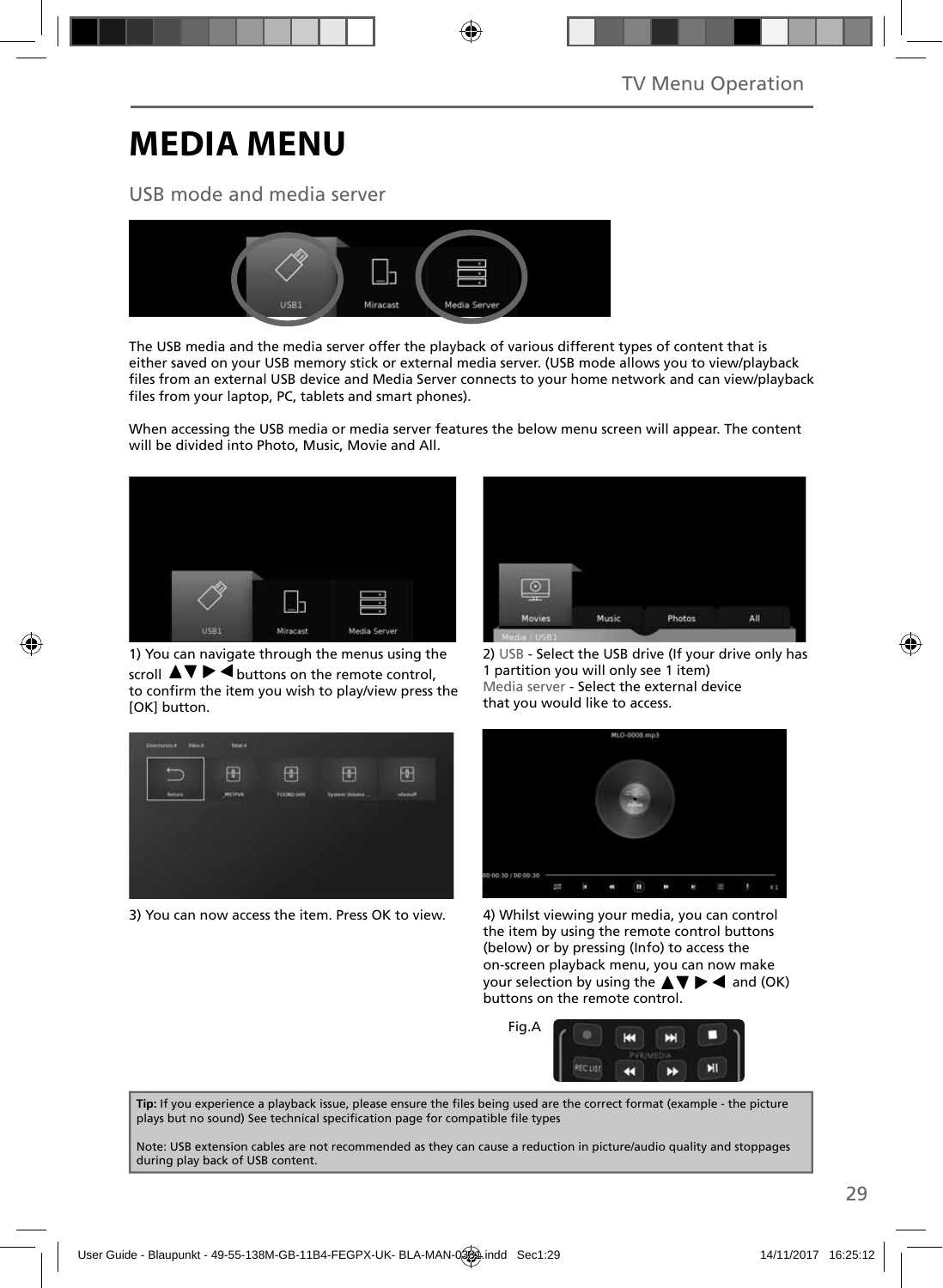## **USB RECORD - FREEVIEW/SOARVIEW MODE**

USB RECORD – FREEVIEW/SAORVIEW MODE - FOR MODELS WITH THE PVR FUNCTION ONLY Built into this television is a USB record facility. This function is available in Freeview/Soarview mode when used in conjunction with a compatible USB memory stick or USB hard drive. The benefits of this are as follows:

- Pause live TV and then playback, fast forward and rewind (up to live TV)
- One button record, if you decide you want to record the current programme
- Easy programmable recording from the 7 day TV Guide

Due to the nature of the product, it is necessary to use a high speed USB memory stick (as the TV reads from and writes to the memory stick at the same time, some memory sticks may not be suitable).

You can purchase high speed memory sticks from some computer stores, alternatively, we have a selection of tested and compatible memory sticks available to purchase directly from the helpline/web site.

Recommended Minimum Specification - USB Memory Stick

| <b>Read Speed</b>  | 20 Mb/s (MegaBit Per Second) |
|--------------------|------------------------------|
| <b>Write Speed</b> | 6 Mb/s (MegaBit Per Second)  |

**If you wish to use a USB portable hard drive larger than 32GB, please refer to the FAQ section at the rear of this user guide.**

### Pause Live TV (Time Shift)

Pausing Live TV is very simple.



 $(n)$  - Press the play/pause button and the television will pause and the live content will be recorded. To resume watching press play/pause again.

 $\bigcirc$  - Press fast forward to go forward in a recording (i.e. to skip adverts).

 $\bigcirc$  - Press fast rewind to go back in a recording (i.e. if you fast forwarded too far).

Tip: When you switch the TV to standby or change channel the Time Shift memory is wiped. To restart time shift you must press play/pause button.

### One Button Record

At any point in time you may decide to record the current programme that you are watching. To do this you need to press the red button highlighted below.



Playback files from Record list

To playback recorded files you will be required to have the TV set to the Freeview/Saorview source mode. Once set to the correct source, access the recorded list by pressing the REC LIST (Recorded List) button on the remote control, the recorded list should now appear on the screen, press OK on the chosen file to start.



Tip: This television contains one TV tuner, therefore it can only record the channel you are watching or record one channel while the television is in standby mode.

Note: USB record function is only available in Digital/Freeview TV mode. Due to copyright laws and illegal copying/recording it is not possible to record to/from any other input/output source.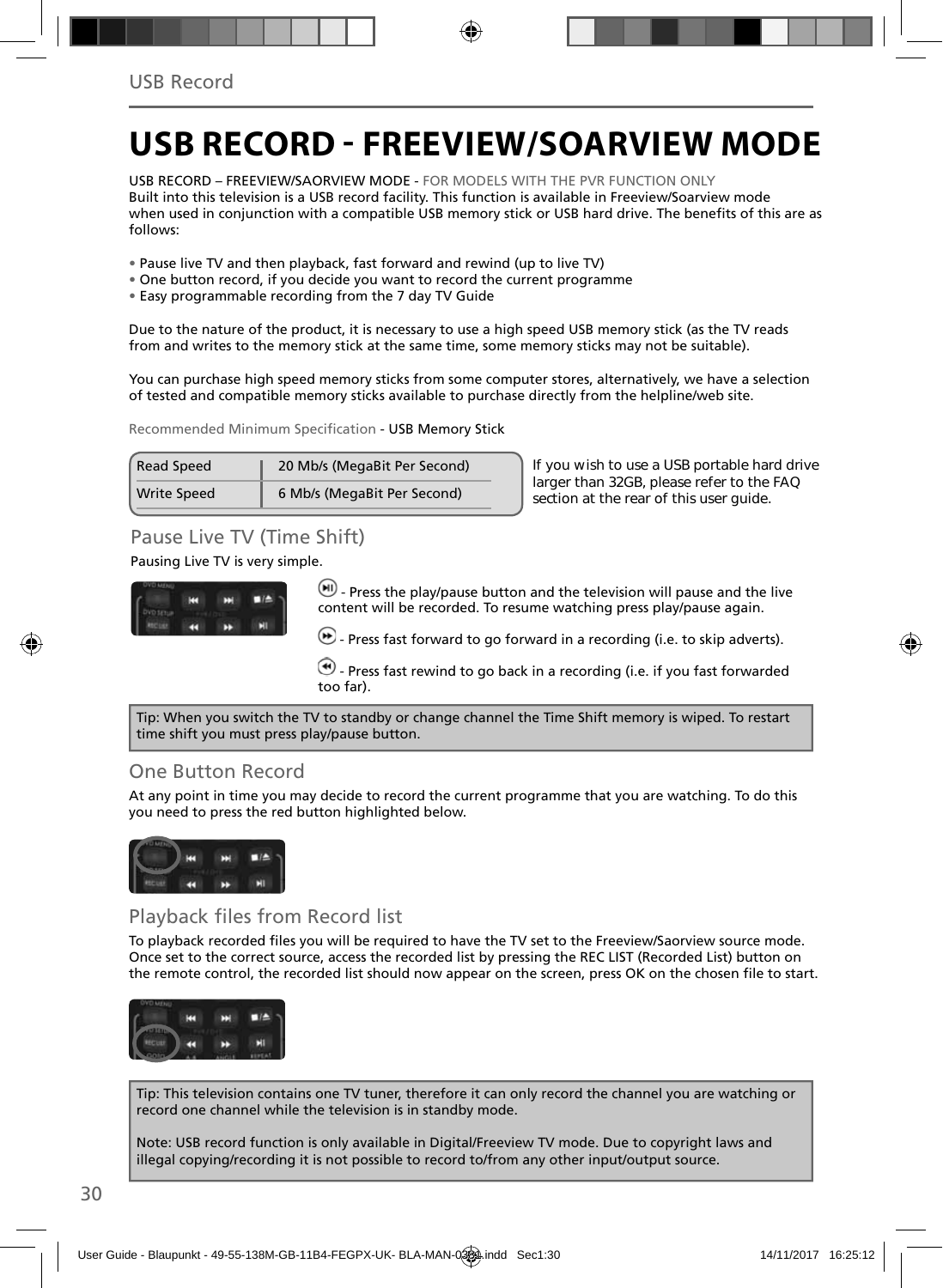## **USING YOUR TV WITH A SKY DIGITAL SET TOP BOX**

### **Option 1) Connecting your TV to your Sky box (when both the TV and Sky Box are located in the same room)**

Depending on your Sky Box & TV model, connect either by SCART or HDMI cables (available separately) .

If connecting by SCART, select the 'Input source' on the TV as SCART. If your TV does not have SCART, please refer to 'Connections' pages in this user guide for alternative ways to connect.

If connecting by HDMI, select the 'Input source' on the TV as HDMI (if the TV has more than 1 HDMI port, ensure you select the input source to match the HDMI numbered port on the rear of the TV).

If you wish to use your Sky remote to operate the TV's functions, you will need a Sky remote control (Revision 9 or later) and you will need to program a 4 digit code into it. See bottom of this page.

#### **Option 2) Connecting your TV to your Sky box (when your Sky box is located in a different room to the TV)**

Please note, if you are adding a 'Magic Eye/TV Link' to your system so that you can use your Sky remote control to change the Sky channel in the room where the 2nd TV is located, please refer to the instructions included with the TV link/magic eye in order to ensure the RF or RF2 output on your Sky box is powered on. (The red LED light on the TV link/magic eye will light up if the RF / RF2 output is correctly set



up) If you do not have the instructions that came with the TV link/magic eye, instructions on how to do it can be found on our web site.

1) To tune the TV to the Sky box, on the 2nd TV, select the 'Analogue' input source.

2) Select the channel that you wish to store the Sky box/channel on. (If you do not use channels 1-5 because you no longer have analogue terrestrial channels after digital switchover, you may choose to select channel 1 to store the Sky box/channel, if you still have and use analogue channels 1-5, you may for example decide that channel 6 is the best option for you)

3) Press the corresponding number on the remote control to select the desired analogue channel chosen as per point 2 above.

4) On the TV remote control, press Menu. Now navigate through the menus to select Manual Tuning or Analogue Manual tuning (refer to the Tuning/Channel menu section of this user guide if necessary)

5) Manually tune in the channel (usually, the Sky box is at a frequency between 800Mhz and 850Mhz) once the Sky box/channel is found, press 'OK' to store it.

If you wish to use your Sky remote to operate the TV's functions, you will need a Sky remote control (Revision 9 or later) and you will need to programme a 4 digit code into it. See below.

#### **Using a Sky remote or a universal remote to operate your TV**

**Sky remote control** - If you wish to use your Sky remote to operate the basic functions of your TV, you need to program a 4 digit code into it. Please note - you will need a Sky Revision 9 remote control (or later). **The code required for this television is 2134.** If you wish to upgrade/replace your existing Sky remote control to the latest version, you can do so on our website.

**Universal remote control** - If you wish to use a Universal remote control to operate your TV, please refer to the website for a full list of codes. (Please note we only have codes for One for All branded remote controls, if you have an alternative brand of Universal remote, please refer to the manufacturer for the code.)

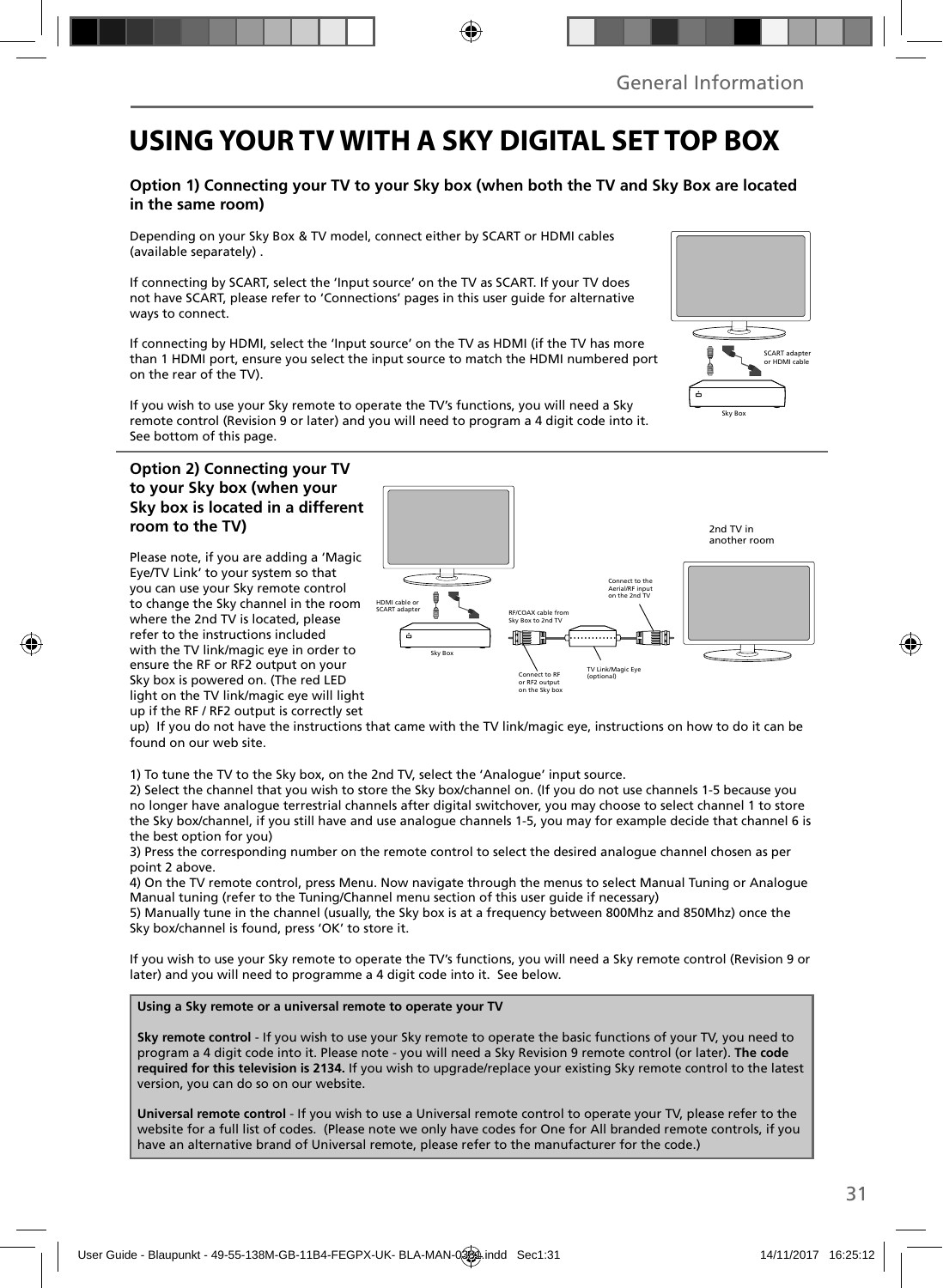## **FREQUENTLY ASKED QUESTIONS**

| General              | I would like to have louder<br>sound by connecting additional<br>speakers. For TV models with<br>digital optical audio output.       | Option1) Use the 3.5mm headphone output and a 3.5mm to phono cable<br>(available separately) to connect to an amplifier/surround sound system. Please<br>note this will deactivate the TV's built in speakers.<br>Option 2) Connect a digital optical audio cable from the TV's digital optical audio<br>output to your amplifier/surround systems digital optical audio input.                                                                                                                                                                                                                                                     |
|----------------------|--------------------------------------------------------------------------------------------------------------------------------------|-------------------------------------------------------------------------------------------------------------------------------------------------------------------------------------------------------------------------------------------------------------------------------------------------------------------------------------------------------------------------------------------------------------------------------------------------------------------------------------------------------------------------------------------------------------------------------------------------------------------------------------|
| General              | Why are some options in the menu<br>unavailable and greyed out.                                                                      | Some options are only available in certain sources, i.e. HDMI. They are<br>unavailable in the other sources where they have no affect.                                                                                                                                                                                                                                                                                                                                                                                                                                                                                              |
| General              | Can I stop my TV automatically<br>turning off after 4hrs?                                                                            | Yes, in the 'Time' menu settings, scroll down to Auto standby and select OFF.                                                                                                                                                                                                                                                                                                                                                                                                                                                                                                                                                       |
| General              | Why does the led flash when I turn<br>on my TV?                                                                                      | The LED will flash during the TV's boot up process. Once the TV is fully operational the LED<br>light will stop flashing, indicating that the TV is fully functional and ready to use.                                                                                                                                                                                                                                                                                                                                                                                                                                              |
| TV                   | I have tuned in Digital TV but I<br>am not receiving any or all of the<br>channels and/or the channels I<br>receive are breaking up. | 1) Check you are in an area that can receive Freeview/Saorview, visit www.freeview.co.uk or<br>www.saorview.ie<br>2) Check you are using an aerial that is able to receive a good digital signal. In most cases,<br>you will need an outdoor digital hi-gain/wideband aerial. In areas that have excellent<br>digital coverage, you may be able to use a loft type aerial but it is highly likely that you will<br>also need to connect a booster between the back of the TV and the TV aerial wall socket.<br>Unfortunately, to receive a good enough digital signal, it is not possible to use a portable/<br>indoor type aerial. |
| TV                   | I have re-tuned my television but<br>when I switch it off it is not storing<br>the channels.                                         | If the TV does not save the channels when you power it off, it's likely the channel database<br>has become corrupt.<br>1) Turn off the TV.<br>2) Remove the RF/Aerial cable from the rear of the TV and then turn the TV back on again.<br>3) Using the remote control, press Menu followed by 8-8-8-8 to enter the initial setup/first<br>time installation menu.<br>4) Press OK (let the TV run the full tuning process).<br>5) Once completed, turn off the TV, reconnect the RF/Aerial cable then turn the TV back on<br>again.<br>6) Repeat steps 3 & 4.                                                                       |
| VCR/DVD<br>Recorder  | I have connected the TV to my VCR<br>or DVD Recorder via SCART but it is<br>not recording.                                           | In addition to connecting via SCART, you should connect the aerial cable from the wall<br>socket to your VCR/DVD Recorder and another aerial cable from the VCR/DVD Recorder to<br>the TV.                                                                                                                                                                                                                                                                                                                                                                                                                                          |
| <b>Game Consoles</b> | I have connected my Playstation/<br>Xbox to the TV via HDMI, but I am<br>not receiving any pictures or sound<br>on my TV             | 1) Ensure the TVs' source is set to HDMI.<br>2) Check your settings on your Playstation/Xbox are as per the Playstation/Xbox<br>instruction manual.                                                                                                                                                                                                                                                                                                                                                                                                                                                                                 |
| Game Consoles        | I have connected my Playstation/<br>Xbox to the TV via Component<br>cables (red, green & blue) but I am<br>not receiving any sound.  | Component cables only provide HD pictures. For the sound you will need to connect the<br>red & white audio cables on the Playstation/Xbox to the red & white phono inputs (or mini<br>AV input where fitted) on the rear of the TV. Please refer to the 'Connections' pages.                                                                                                                                                                                                                                                                                                                                                        |
| System Lock          | I have changed the password<br>on the television and now<br>forgotten it.                                                            | There is a master password of 4711, to gain access to the TV menu and reset the<br>normal password.                                                                                                                                                                                                                                                                                                                                                                                                                                                                                                                                 |
| USB Mode             | I have inserted a USB Memory Key,<br>but the TV does not recognise it.                                                               | Ensure the USB Memory Key is formatted to type FAT32.                                                                                                                                                                                                                                                                                                                                                                                                                                                                                                                                                                               |
| USB Mode             | Using a USB portable hard drive /<br>larger than 32GB.                                                                               | If you wish to use a portable hard drive larger than 32GB, please note that it must be<br>formatted to the FAT32 file system in order to operate on this TV. Windows XP/Vista<br>computers are only capable of formatting up to 32GB, therefore, you will need a software<br>programme/utility to format larger hard drives.<br>Please refer to the website, www.umc-uk.co.uk, for more information.                                                                                                                                                                                                                                |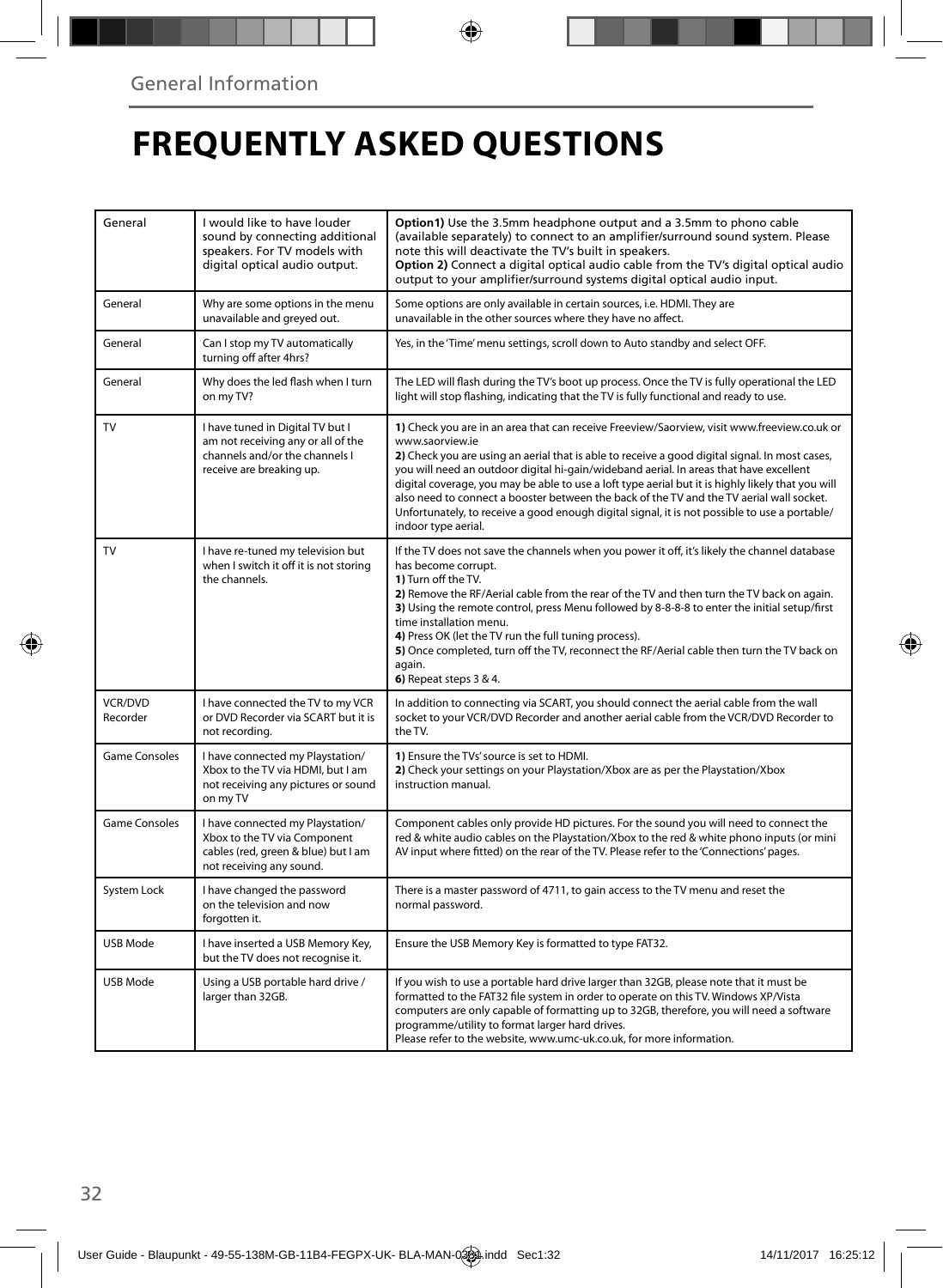## **FREQUENTLY ASKED QUESTIONS**

| Freeview HD | I cannot access all Freeview<br>channels.                                  | Some data channels for Freeview can only be obtained when the TV's ethernet port is<br>connected to your router.                                                                                                                                                                                                                                                                                                                                                                                                                                                                                                                                                                                                                                                                                |  |
|-------------|----------------------------------------------------------------------------|-------------------------------------------------------------------------------------------------------------------------------------------------------------------------------------------------------------------------------------------------------------------------------------------------------------------------------------------------------------------------------------------------------------------------------------------------------------------------------------------------------------------------------------------------------------------------------------------------------------------------------------------------------------------------------------------------------------------------------------------------------------------------------------------------|--|
| Freeview HD | I cannot find the Freeview HD<br>channels.                                 | Freeview HD channels found during tuning will be placed in channel positions above 100.<br>For example, 101 (BBC1 HD), 102 (BBC2 HD) etc.                                                                                                                                                                                                                                                                                                                                                                                                                                                                                                                                                                                                                                                       |  |
| Smart       | I cannot access Smart apps on my<br>Smart TV.                              | Check your TV is connected to the internet and there is suitable signal strength.<br>You can carry out a Network Test as follows:<br>1) Press Menu on the remote control.<br>2) Select 'Network' Menu then 'Network Test'.<br>3) This will show the status of the internet connection.<br>If you have no internet connection you must re-connect your TV as follows:<br>1) Press Menu on the remote control.<br>2) Select 'Network' Menu then 'Wi-fi config'.<br>3) Then 'Wifi Auto Search'.<br>4) The TV will then automatically search for Networks.<br>5) Select the desired network then enter the Network password.<br>6) The TV will then connect.<br>Note: An icon will appear in the top right hand side of the Application page to show you if<br>the TV is connected to the internet. |  |
| Smart       | I cannot access content through the<br>Media Server settings               | Check your TV is connected to your local network and there is suitable signal strength.<br>Check the server devices you are trying to connect with are also on the Network and are set<br>to share content.                                                                                                                                                                                                                                                                                                                                                                                                                                                                                                                                                                                     |  |
| Smart       | I cannot access content through the<br><b>Wireless Connection settings</b> | Ensure the device you are trying to mirror onto the TV is correctly paired with the TV.<br>Check the settings on the device, move your device closer to the TV set, check the user<br>quide of the device to ensure it is compatible with this function.                                                                                                                                                                                                                                                                                                                                                                                                                                                                                                                                        |  |
| Smart       | While using Media Server, access is<br>not possible or connection is slow  | If the folder you are attempting to view contains a large amount of files, it may take a little<br>while to load, this is normal, content may be blocked on the host PC. Reconfigure the host<br>PC to allow external access.<br>Note: Host may not be connected to your network.                                                                                                                                                                                                                                                                                                                                                                                                                                                                                                               |  |
| Smart       | I cannot access Facebook or Twitter                                        | Ensure that you have an active account and that your network is not blocking access to<br>these sites.                                                                                                                                                                                                                                                                                                                                                                                                                                                                                                                                                                                                                                                                                          |  |
| Smart       | The YouTube app does not work<br>and/or is erratic                         | The Youtube app requires the TV to be set with the correct date and time, please see<br>the 'Time Menu' page for further instructions. Ensure your network is not blocking access<br>to YouTube and the speed of your internet connection is fast enough for viewing<br>YouTube content.                                                                                                                                                                                                                                                                                                                                                                                                                                                                                                        |  |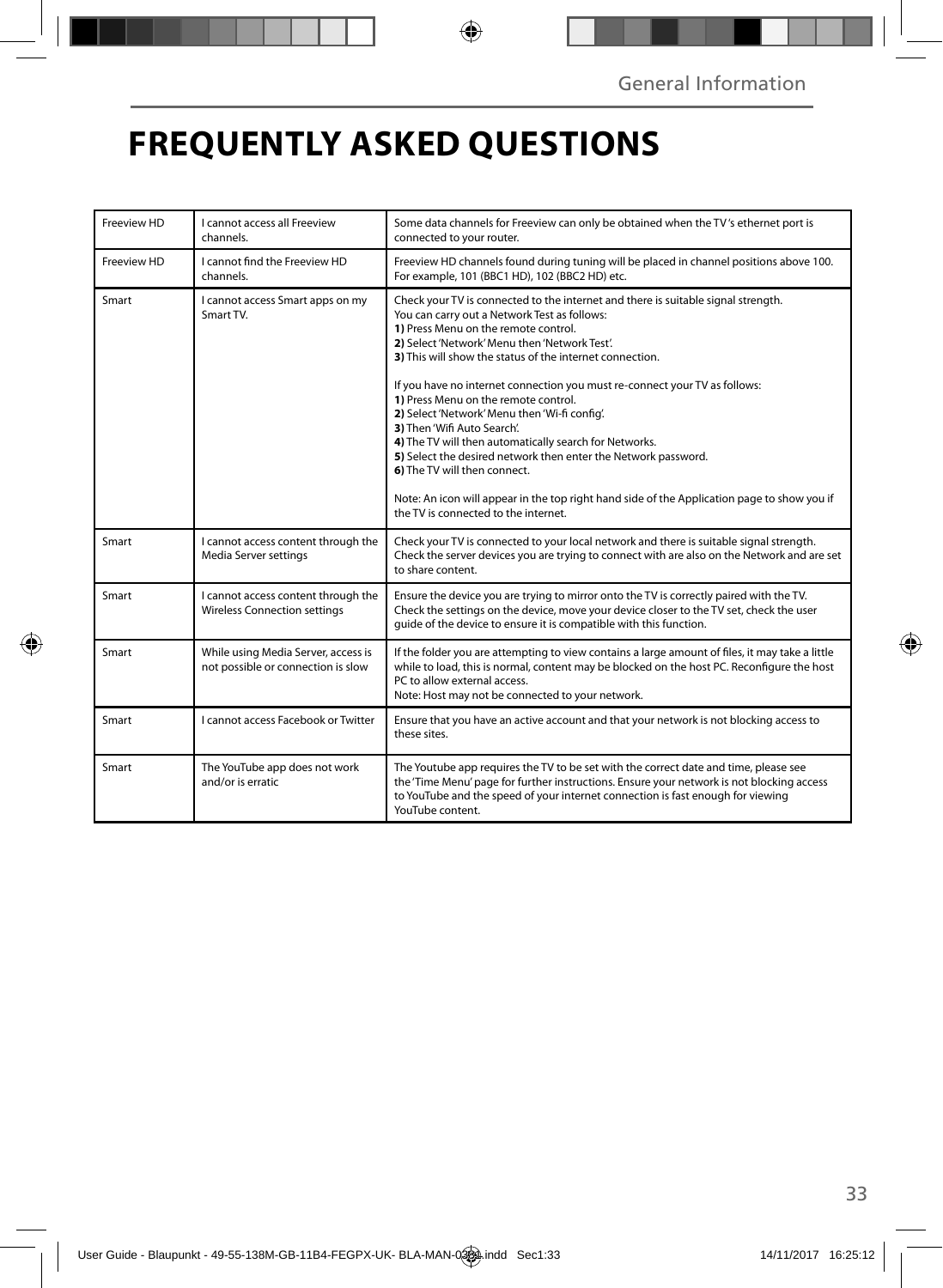# **TECHNICAL SPECIFICATION**

### **Product fiche**

| <b>Trademark</b>                                                                                    | <b>Blaupunkt</b>         |  |  |
|-----------------------------------------------------------------------------------------------------|--------------------------|--|--|
| <b>Model ID</b>                                                                                     | 49/138M-GB-11B4-FEGPX-UK |  |  |
| Energy effiency class                                                                               | A+                       |  |  |
| Visible screen size (diagonal)                                                                      | 123 cm / 49 inches       |  |  |
| On mode power consumption                                                                           | 67.0W                    |  |  |
| Annual energy consumption *1                                                                        | 98 kWh                   |  |  |
| Standby power consumption *2                                                                        | < 0.50 W                 |  |  |
| Off mode power consumption                                                                          | 0 <sub>W</sub>           |  |  |
| Screen resolution                                                                                   | 1920 (H) x 1080(V)       |  |  |
| *1: Energy consumption XYZ kWh per year, based on the power consumption of the television operating |                          |  |  |

\*1: Energy consumption XYZ kWh per year, based on the power consumption of the television operating 4 hours per day for 365 days. The actual energy consumption will depend on how the television is used. \*2: When the TV is turned off with the remote control/standby button and no function is active.

### **Additional Technical Information**

| <b>RF</b>                        | 75 ohm Antenna / Analog / DVB                                                                                                                                                                                  |  |  |
|----------------------------------|----------------------------------------------------------------------------------------------------------------------------------------------------------------------------------------------------------------|--|--|
| Inputs                           | 3 x HDMI, 2 x USB, 1 x SCART, 1 x RJ45 LAN/Ethernet<br>1 x Mini Component/YPbPr IN, 1 x Mini AV IN - Composite<br>Video/CVBS and L/R Audio shared for Composite Video<br>and Component/YPbPr, 1x SD Card input |  |  |
| Sound Outputs                    | 1 x Digital Optical Audio output, 1 x 3.5mm Headphone                                                                                                                                                          |  |  |
| Speaker* / Amplifier Watts (RMS) | $2 \times 10 / 2 \times 8$                                                                                                                                                                                     |  |  |
| Voltage and power consumption    | 220-240V 50Hz<br>67/95/110W<br>(ecomode/standard/max)                                                                                                                                                          |  |  |
| Dimensions including stand (mm)  | 1103 W x 681 H x 245 D                                                                                                                                                                                         |  |  |
| Net weight (Kgs)                 | 11.6                                                                                                                                                                                                           |  |  |
| <b>Wall Mounting</b>             | VESA 600 x 300 (mm)                                                                                                                                                                                            |  |  |

\* JBL speakers (full range and tweeter)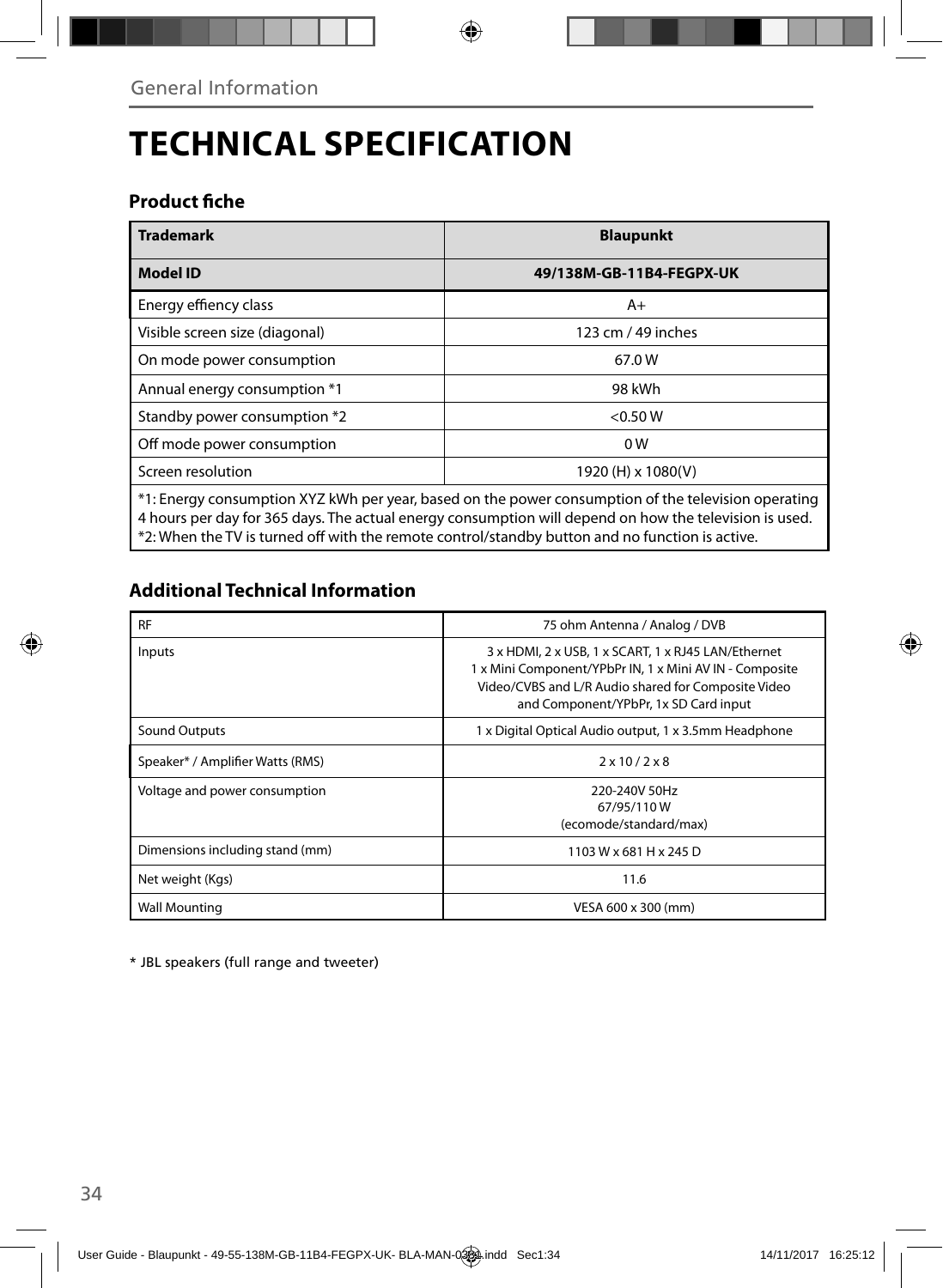# **TECHNICAL SPECIFICATION**

### **Product fiche**

| <b>Trademark</b>                                                                                       | <b>Blaupunkt</b>         |  |  |
|--------------------------------------------------------------------------------------------------------|--------------------------|--|--|
| <b>Model ID</b>                                                                                        | 55/138M-GB-11B4-FEGPX-UK |  |  |
| Energy effiency class                                                                                  | A+                       |  |  |
| Visible screen size (diagonal)                                                                         | 139 cm / 55 inches       |  |  |
| On mode power consumption                                                                              | 85.0W                    |  |  |
| Annual energy consumption *1                                                                           | 124 kWh                  |  |  |
| Standby power consumption *2                                                                           | < 0.50 W                 |  |  |
| Off mode power consumption                                                                             | 0 <sub>W</sub>           |  |  |
| Screen resolution                                                                                      | 1920 (H) x 1080(V)       |  |  |
| $*1$ : Energy consumption XYZ kWh per year, based on the power consumption of the television operating |                          |  |  |

\*1: Energy consumption XYZ kWh per year, based on the power consumption of the television operating 4 hours per day for 365 days. The actual energy consumption will depend on how the television is used. \*2: When the TV is turned off with the remote control/standby button and no function is active.

### **Additional Technical Information**

| <b>RF</b>                        | 75 ohm Antenna / Analog / DVB                                                                                                                                                                                  |  |  |
|----------------------------------|----------------------------------------------------------------------------------------------------------------------------------------------------------------------------------------------------------------|--|--|
| Inputs                           | 3 x HDMI, 2 x USB, 1 x SCART, 1 x RJ45 LAN/Ethernet<br>1 x Mini Component/YPbPr IN, 1 x Mini AV IN - Composite<br>Video/CVBS and L/R Audio shared for Composite Video<br>and Component/YPbPr, 1x SD Card input |  |  |
| Sound Outputs                    | 1 x Digital Optical Audio output, 1 x 3.5mm Headphone                                                                                                                                                          |  |  |
| Speaker* / Amplifier Watts (RMS) | $2 \times 10 / 2 \times 8$                                                                                                                                                                                     |  |  |
| Voltage and power consumption    | 220-240V 50Hz<br>85/110/150W<br>(ecomode/standard/max)                                                                                                                                                         |  |  |
| Dimensions including stand (mm)  | 1242 W x 724 H x 245 D                                                                                                                                                                                         |  |  |
| Net weight (Kgs)                 | 15.7                                                                                                                                                                                                           |  |  |
| <b>Wall Mounting</b>             | VESA 600 x 300 (mm)                                                                                                                                                                                            |  |  |

\* JBL speakers (full range and tweeter)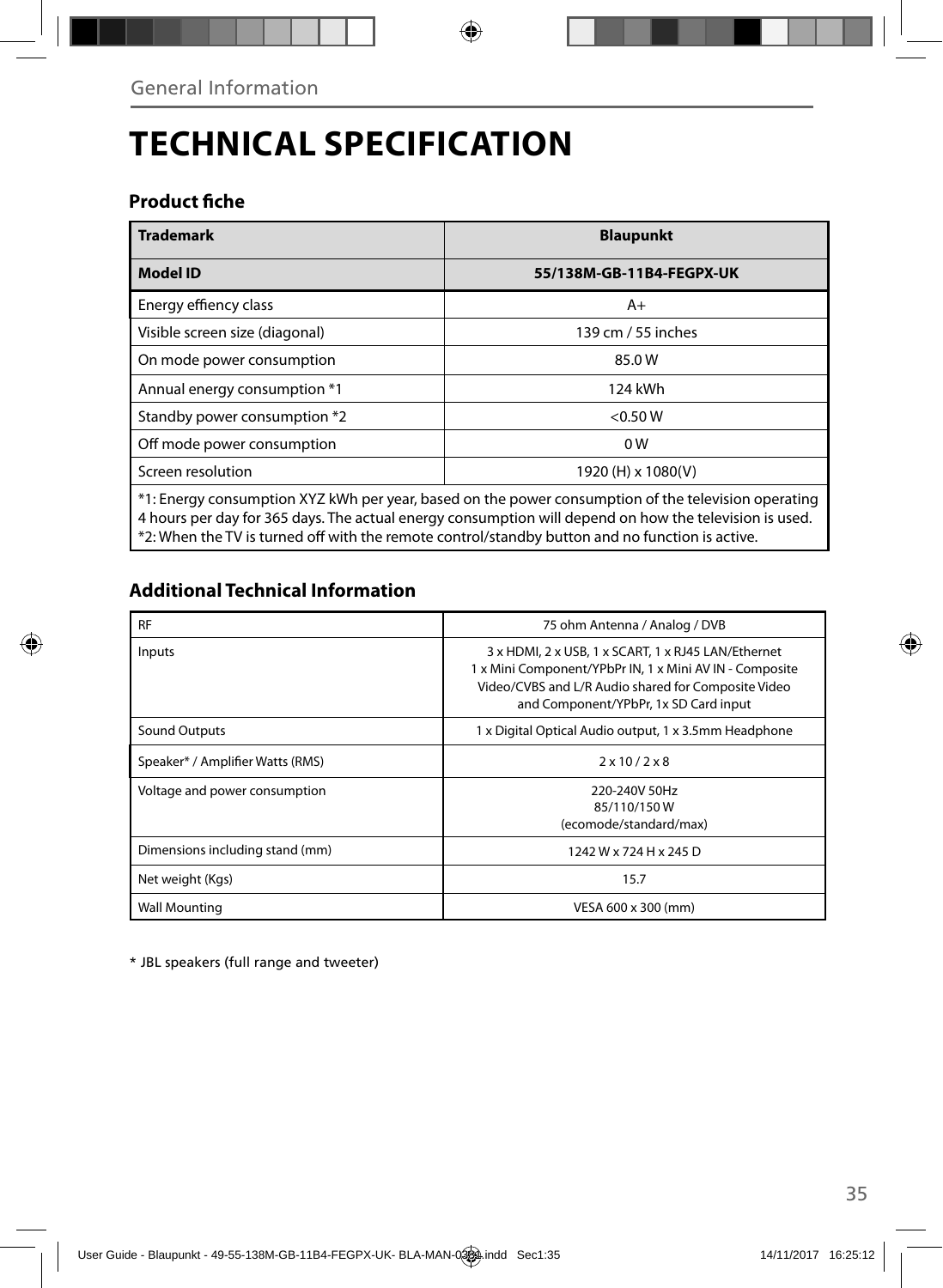## **TECHNICAL SPECIFICATION**

### **Compatible files in USB Mode and DLNA**

| Media                              | Codec                  | <b>Resolution</b>                     |                                                           | <b>Bit Rate</b>                                                             | <b>File Extension</b>                                                                                                 |
|------------------------------------|------------------------|---------------------------------------|-----------------------------------------------------------|-----------------------------------------------------------------------------|-----------------------------------------------------------------------------------------------------------------------|
|                                    | MPEG1/2                | 1080P@60fps                           |                                                           | 40Mbps                                                                      | .DAT, .VOB, .MPG, .MPEG,.ts, .trp, .tp, .mp4, .mov,<br>.3gpp, .3gp, .avi, .mkv, .asf                                  |
|                                    | MPEG4                  | 1080P@60fps                           |                                                           | 40Mbps                                                                      | .MPG, .MPEG, .mp4, .mov, .3gpp, .3gp, .avi, .mkv, .asf                                                                |
|                                    | XviD                   | 1080P@60fps                           |                                                           | 40Mbps                                                                      | .mp4, .mov, .avi, .mkv, .asf                                                                                          |
|                                    | Sorenson H.263         | 1080P@60fps                           |                                                           | 40Mbps                                                                      | .flv                                                                                                                  |
|                                    | H.263                  | 1080P@60fps                           |                                                           | 40Mbps                                                                      | .3gpp, .3gp                                                                                                           |
|                                    | H.264                  | 1080P@60fps                           |                                                           | 80Mbps                                                                      | .flv, .mp4, .mov, .3gpp, .3gp, .ts, .trp, .tp, .avi, .mkv                                                             |
| Film                               | <b>HEVC/H.265</b>      | 2048x1088@60fps                       |                                                           | 30Mbps                                                                      | .mp4, .mkv                                                                                                            |
|                                    | AVS                    | 1080P@60fps                           |                                                           | 40Mbps                                                                      | .ts, .trp, .tp                                                                                                        |
|                                    | $AVS+$                 | 1080P@60fps                           |                                                           | 50Mbps                                                                      | .ts, .trp, .tp                                                                                                        |
|                                    | VC <sub>1</sub>        | 1080P@60fps                           |                                                           | 40Mbps                                                                      | .wmv                                                                                                                  |
|                                    | <b>Motion JPEG</b>     | 640x480@30fps                         |                                                           | 10Mbps                                                                      | .mov, .avi, .mkv                                                                                                      |
|                                    | VP8                    | 1080P@30fps                           |                                                           | 20Mbps                                                                      | .mkv, .webm                                                                                                           |
|                                    | VP9                    | 2048x1088@60fps                       |                                                           | 30Mbps                                                                      | .mkv, .webm                                                                                                           |
| Media                              | Codec                  | Frequency                             |                                                           | <b>Bit Rate</b>                                                             | <b>File Extension</b>                                                                                                 |
|                                    | MPEG1/2 Layer1,<br>2,3 | $16KHz \sim 48KHz$                    |                                                           | Layer1 32Kbps ~ 448Kbps<br>Layer2 8Kbps ~ 384Kbps<br>Layer3 8Kbps ~ 320Kbps | .avi, .asf, .mkv, .ts, .trp, .tp, .DAT, .VOB, .MPG,<br>.MPEG, .mp3, .wav, (Layer3 - .3gpp, .3pg, .flv,<br>.swf, .m4a) |
|                                    | AC3                    | 32KHz, 44.1KHz,<br>48KHz              |                                                           | 32Kbps~640Kbps                                                              | .ac3, .avi, .mkv, .3gpp, .3gp, .mp4, .mov,<br>m4a, .ts, .trp, .tp, .DAT, .VOB, .MPG, .MPEG                            |
|                                    | EAC3                   | 32KHz, 44.1KHz,<br>48KHz              |                                                           | $32Kbps \sim 640Mbps$                                                       | .ec3, .3gpp, .3gp, .mp4, .mov, m4a, .ts, .trp, .tp,<br>.DAT, .VOB, .MPG, .MPEG                                        |
| Music                              | HEAAC                  | $8$ KHz ~ $48$ KHz                    |                                                           |                                                                             | .aac, .avi, .mkv, .3gpp, .3gp, .mp4, .mov, m4a, .ts,<br>.trp, .tp, .flv, .rmvb                                        |
|                                    | <b>VORBIS</b>          | Up to 48KHz                           |                                                           |                                                                             | .mkv, .webm, .3gpp, .3gp, .mp4, .mov, m4a, .ogg                                                                       |
|                                    | LPCM                   | $8KHz \sim 48KHz$                     |                                                           | $64Kbps \sim 1.5Mbps$                                                       | .avi, .mkv, .3gpp, .3pg, .mp4, .mov, .ts, .trp, .tp,<br>.DAT, .VOB, .MPG, .MPEG, .wav, .m4a                           |
|                                    | LBR(cook)              | 8KHz, 11.025KHz, 22.05KHz,<br>44.1KHz |                                                           | $64Kbps \sim 128Kbps$                                                       | .rm, .rmvb                                                                                                            |
|                                    | <b>FLAC</b>            | 8KHz~96KHz                            |                                                           | < 1.6Mbps                                                                   | .mkv, .flac                                                                                                           |
|                                    | DRA                    | $8$ KHz ~ $48$ KHz                    |                                                           | <512Kbps                                                                    | .ts, .trp                                                                                                             |
| Media                              | <b>File Type</b>       | <b>Resolution</b>                     |                                                           |                                                                             | <b>File Extension</b>                                                                                                 |
|                                    | <b>JPEG</b>            |                                       | 15360x8640, (1920x8 x 1080x8)                             | Base-line                                                                   | .jpg/.jpeg                                                                                                            |
|                                    |                        | 1024x768                              |                                                           | Progressive                                                                 |                                                                                                                       |
| Photo                              | PNG                    | 9600x6400<br>1200x800                 |                                                           | Non-interlace                                                               | .png                                                                                                                  |
|                                    |                        |                                       |                                                           | Interlace                                                                   |                                                                                                                       |
|                                    | <b>BMP</b>             | 9600x6400                             |                                                           |                                                                             | .bmp                                                                                                                  |
|                                    | GIF                    | 6400x4800 (800x8 x 600x8)             |                                                           |                                                                             | .gif                                                                                                                  |
|                                    | <b>File Extension</b>  | Container                             |                                                           |                                                                             | <b>Subtitle Codec</b>                                                                                                 |
| <b>Internal Subtitle</b>           | mp4                    |                                       |                                                           |                                                                             | DVD Subtitle, UTF-8 Plain Text                                                                                        |
|                                    | mky                    |                                       | MP4<br><b>MKV</b>                                         |                                                                             | ASS, SSA, UTF-8 Plain Text, VobSub, DVD Subtitle                                                                      |
|                                    | avi                    |                                       |                                                           |                                                                             | XSUB, XSUB+                                                                                                           |
|                                    |                        |                                       |                                                           |                                                                             |                                                                                                                       |
| <b>External</b><br><b>Subtitle</b> | <b>File Extension</b>  |                                       |                                                           |                                                                             | Remark                                                                                                                |
|                                    | .srt                   |                                       | SubRip                                                    |                                                                             |                                                                                                                       |
|                                    | .ssa/.ass              |                                       | <b>SubStation Alpha</b>                                   |                                                                             |                                                                                                                       |
|                                    | .smi                   |                                       | SAMI                                                      |                                                                             |                                                                                                                       |
|                                    | .sub                   |                                       | SubViewer, MicroDVD, DVDSubtitleSystem,<br>Subldx(VobSub) |                                                                             | SubViewer 1.0 & 2.0 Only                                                                                              |
|                                    | .txt                   |                                       | TMPlayer                                                  |                                                                             |                                                                                                                       |